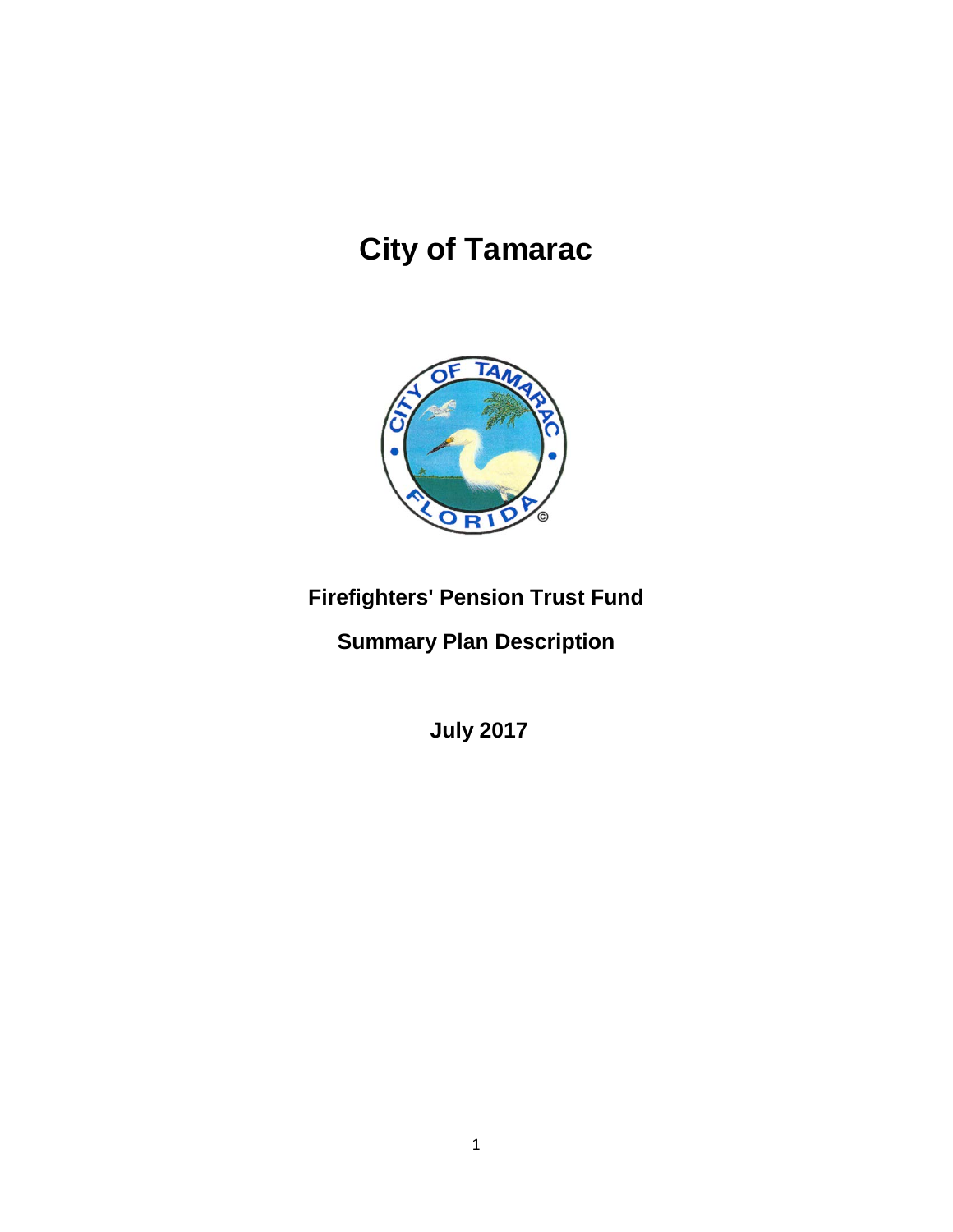# **STATEMENT FROM THE BOARD OF TRUSTEES**

# **OF THE**

#### **CITY OF TAMARAC**

#### **FIREFIGHTERS' PENSION TRUST FUND**

This booklet is intended to inform you about the benefits provided by the City of Tamarac Firefighters' Pension Trust Fund. The latest Plan amendments included in the provisions set forth in this booklet includes all Ordinance Amendments up to and including No. 2016-02.

The purpose of the Plan is to assist you in providing for your retirement. The Plan offers advantages to you in that you are not subject to personal income tax for amounts credited to you during your period of participation. Income taxes are payable upon receipt of benefits at time of retirement, death, or receipt of benefits following termination of employment.

Since this booklet is only a summary of the actual provisions contained in the Plan, it may be necessary to refer to the Plan documents for the answers to certain questions.

You can examine these documents at the Office of the City Clerk in Tamarac City Hall, 7525 NW 88th Avenue, Tamarac, FL 33321. In case there is any conflict between this summary and the actual Plan, the provisions of the Plan will govern.

In the construction of this Summary Plan Description, the masculine shall include the feminine and the singular the plural in all cases where such meanings would be appropriate.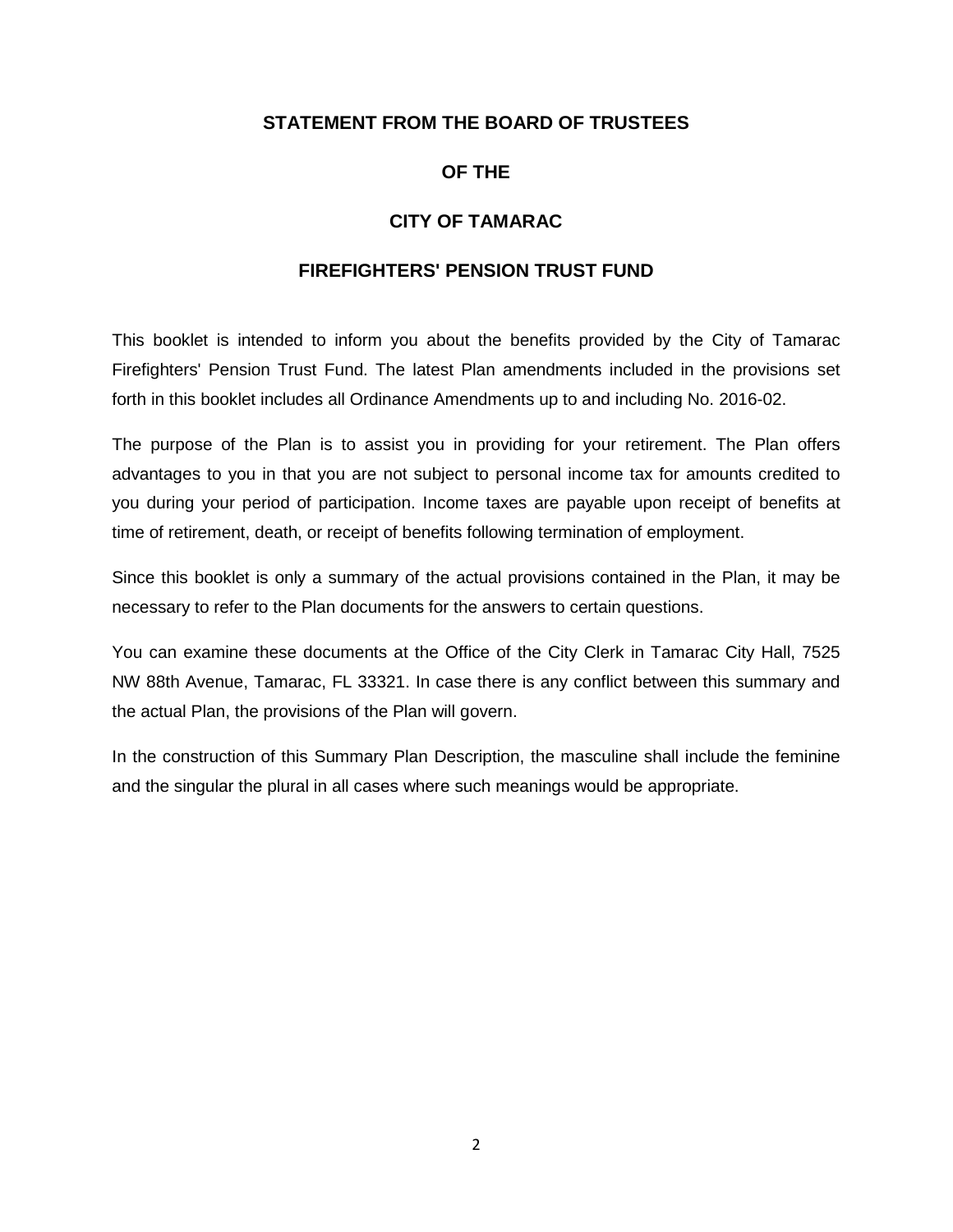# **TABLE OF CONTENTS**

| <b>Section</b><br><b>Number</b> |                                                     | Page<br><b>Number</b> |
|---------------------------------|-----------------------------------------------------|-----------------------|
| I.                              | <b>General Information</b>                          | 4                     |
| П.                              | Cost of Plan                                        | 6                     |
| III.                            | <b>Eligibility and Service</b>                      | $\overline{7}$        |
| IV.                             | <b>Retirement Dates and Eligibility</b>             | 8                     |
| V.                              | Retirement, COLA, Subsidy and Supplemental Benefits | 9                     |
| VI.                             | <b>Disability Benefits</b>                          | 12                    |
| VII.                            | <b>Death Benefits</b>                               | 15                    |
| VIII.                           | <b>Vested Benefits</b>                              | 16                    |
| IX.                             | Forms of Benefit Payments                           | 17                    |
| Х.                              | <b>Claims and Procedures</b>                        | 19                    |
| XI.                             | <b>Important Notice</b>                             | 21                    |
| XII.                            | <b>Income Deduction Order</b>                       | 22                    |
| XIII.                           | Termination of the Plan                             | 23                    |
| XIV.                            | Your Responsibilities                               | 24                    |

This Summary Plan Description has been prepared for the purpose of advising you regarding the Plan and your rights hereunder.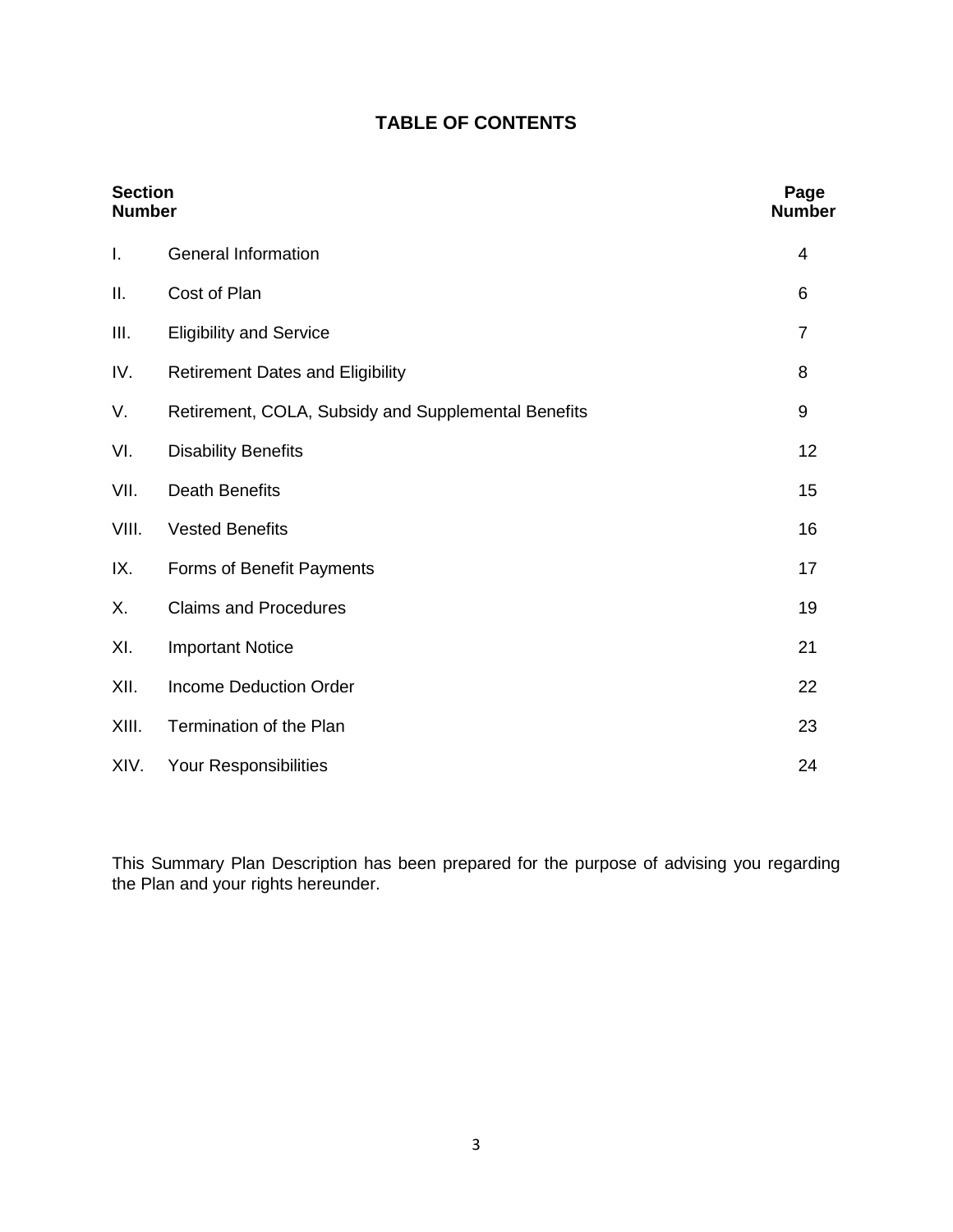# **I. GENERAL INFORMATION**

There is certain general information, which you may need to know about your Plan. This information has been summarized for you in this section.

# **A. GENERAL PLAN INFORMATION**

The name of your Plan is the City of Tamarac Firefighters' Pension Trust Fund. It is a defined benefit plan.

A participant is any individual employed by the City as a firefighter as defined by the Florida Statutes in a normal employer-employee relationship on a permanent, full-time basis.

The City has assigned Plan Number 001 to this Plan.

The provisions of the original Plan became effective on June 1, 1975. This date is known as the Effective Date of the Plan. The Plan was restated January 1, 1987.

The Plan's records are maintained on a twelve-month period of time. This is known as the Plan Year. The Plan Year begins on October 1 and ends on September 30.

#### **B. EMPLOYER INFORMATION**

The Employer's name, address, and identification number is:

City of Tamarac 7525 N.W. 88 Avenue Tamarac, FL 33321-2401 59-1039552

#### **C. PLAN ADMINISTRATOR INFORMATION**

A Board of Trustees consisting of five Trustees administers the Plan. The Board members are appointed by City officials and elected by Plan participants. The Board has sole discretion to interpret the provisions of the Plan, determine questions relating to eligibility, participation and benefits, and such other representation and duties as are necessary to the operation and administration of the Plan as set forth in the Retirement Plan and Trust Declaration.

The Plan Administrator has responsibility for the overall operation of the Plan. The Plan Administrator is also responsible to answer any questions you may have about the Plan. The name and address of the Plan Administrator is:

> Board of Trustees City of Tamarac Firefighters' Pension Trust Fund 7525 Northwest 88 Avenue Tamarac, Florida 33321-2401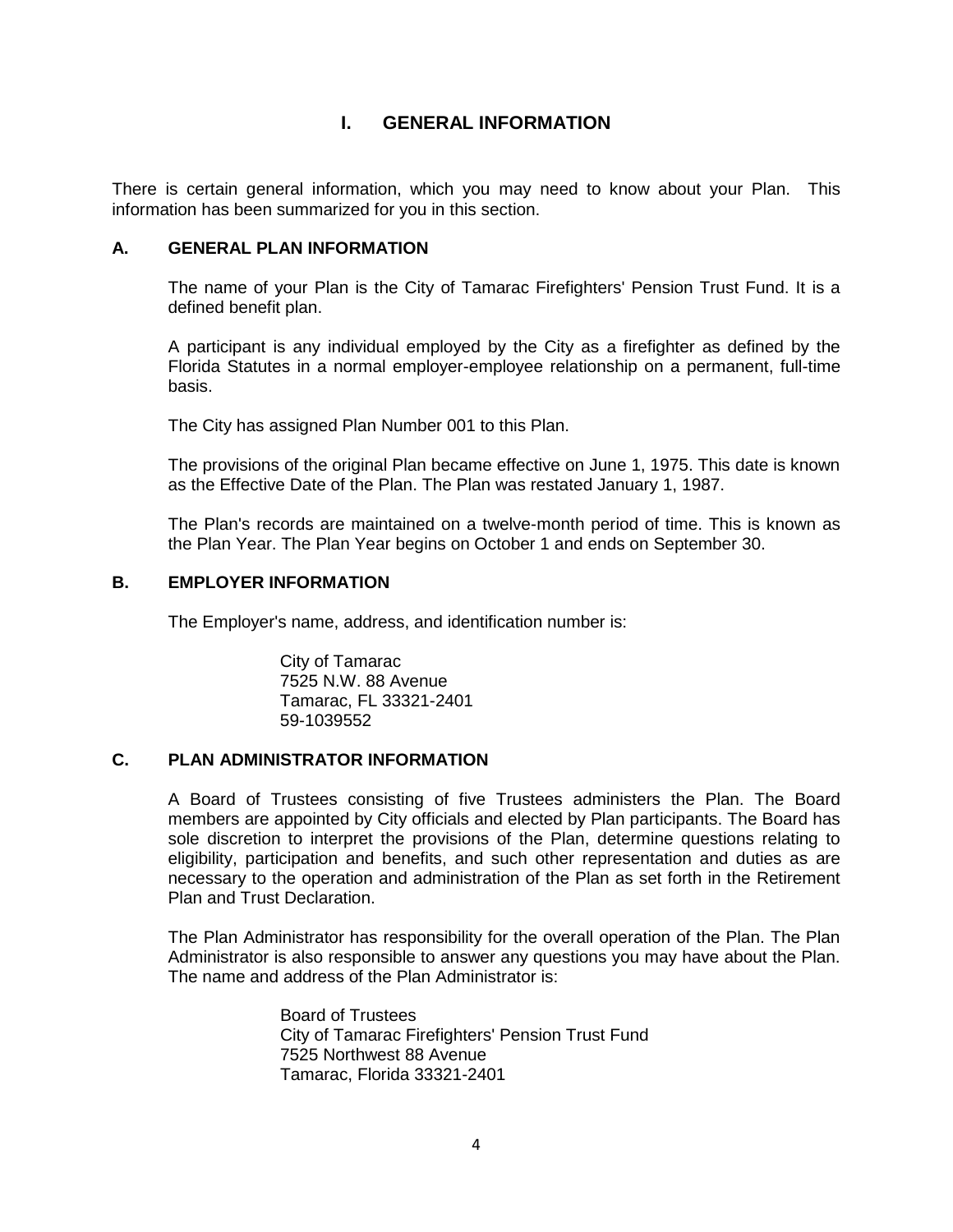The Plan Administrator has contracted with a Third Party Administrator to handle the routine day-to-day administrative duties. The Third Party administrator is:

> City of Tamarac Human Resources Department/Pension Administration 7525 NW 88th Avenue, Suite 106 Tamarac, FL 33321 Ph: 954-597-3618 Fax: 954-597-3617

#### **D. PLAN TRUSTEE INFORMATION**

The names of the Plan's Trustees are:

PENSION BOARD TRUSTEES Steven Korte, Elected Omar Jirau, Elected Brian Neff, Appointed Peter Prior, Appointed James Hayes, Jr, Appointed

The mailing address for the Pension Board of Trustees is:

City of Tamarac Firefighters' Pension Trust Fund City of Tamarac Human Resources Department/Pension Administration 7525 NW 88th Avenue, Suite 106 Tamarac, FL 33321 Ph: 954-597-3618 Fax: 954-597-3617

The Plan's Trustees have been designated to hold and invest Plan assets for the benefit of you and other Plan participants.

#### **E. SERVICE OF LEGAL PROCESS**

The Chairman of the Board of Trustees is the designated agent. In his or her absence, service of legal process may also be made upon the Pension Board Legal Counsel or the Secretary.

#### **F. PENSION FUND OR TRUST FUND**

The required annual cash contributions from the Employer as well as premium tax refunds from the State are deposited promptly into the Pension Fund for investment purposes. No Employer amounts deposited in the Fund for retirement purposes can ever revert or be returned to the Employer, except in special cases permitted by law.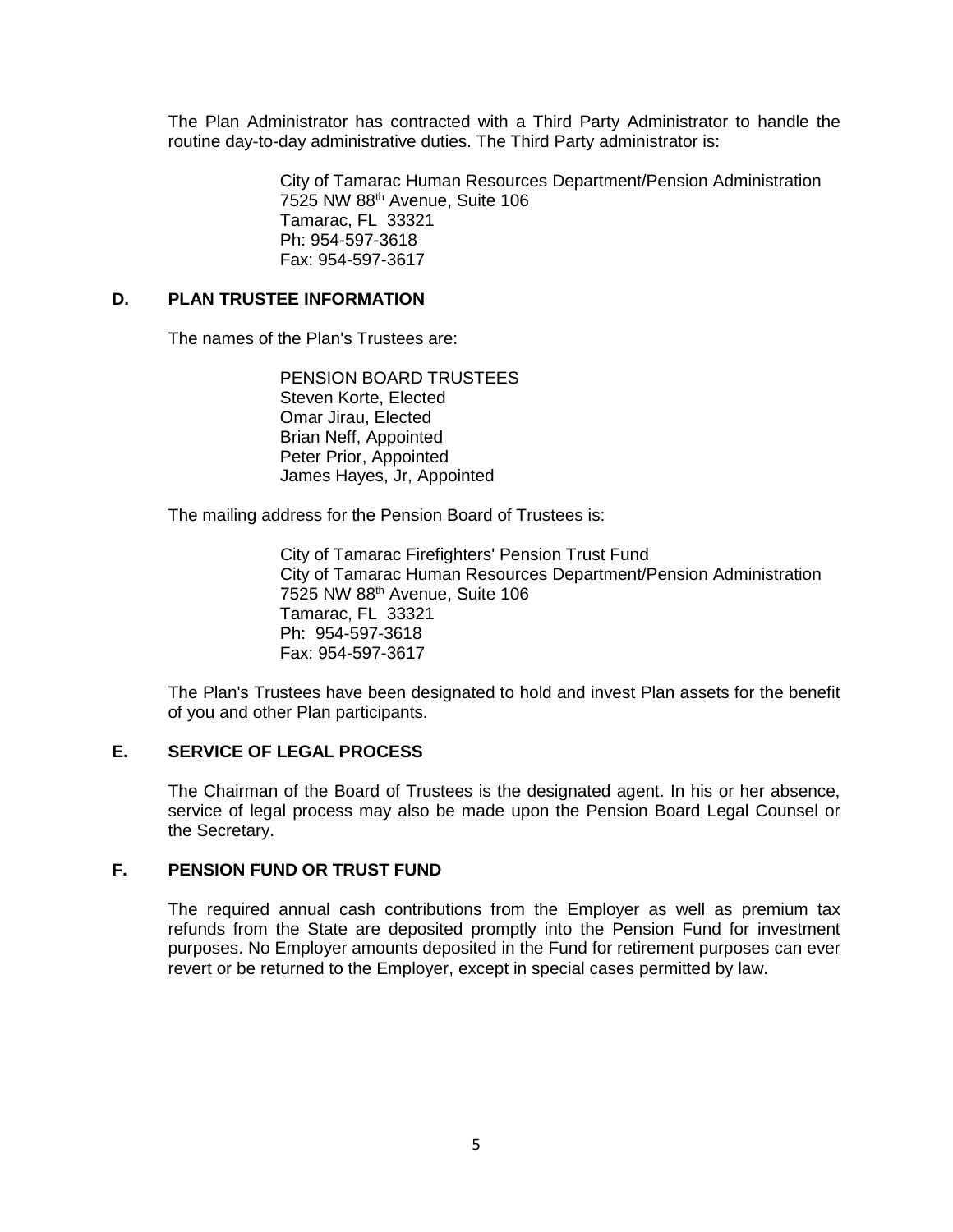# **II. COST OF THE PLAN**

#### **A. CITY CONTRIBUTIONS**

The City makes contributions to the Pension Fund in amounts determined by consulting actuaries to be sufficient, after allowing for Employee Contributions and Premium Tax Refunds, to fund all benefits under the Plan.

#### **B. MEMBER CONTRIBUTIONS**

Effective January 1, 2013, your regular contributions shall be 10.5% percent of total cash remuneration for services rendered to the City. Your employer, City of Tamarac, shall assume and pay your contributions in lieu of payroll deductions from your after-tax earnings. You do not have the option of choosing to receive the contributed amounts directly instead of having them paid by the City directly to the Plan. All such contributions by the City are considered a part of your Accumulated Contributions and are subject to all provisions of this Plan pertaining to Accumulated Contributions of Members.

#### **C. STATE PREMIUM TAX REFUNDS**

Premium taxes are collected by the State of Florida and forwarded to the City for deposit into the Fund to provide minimum and additional benefits for Firefighters.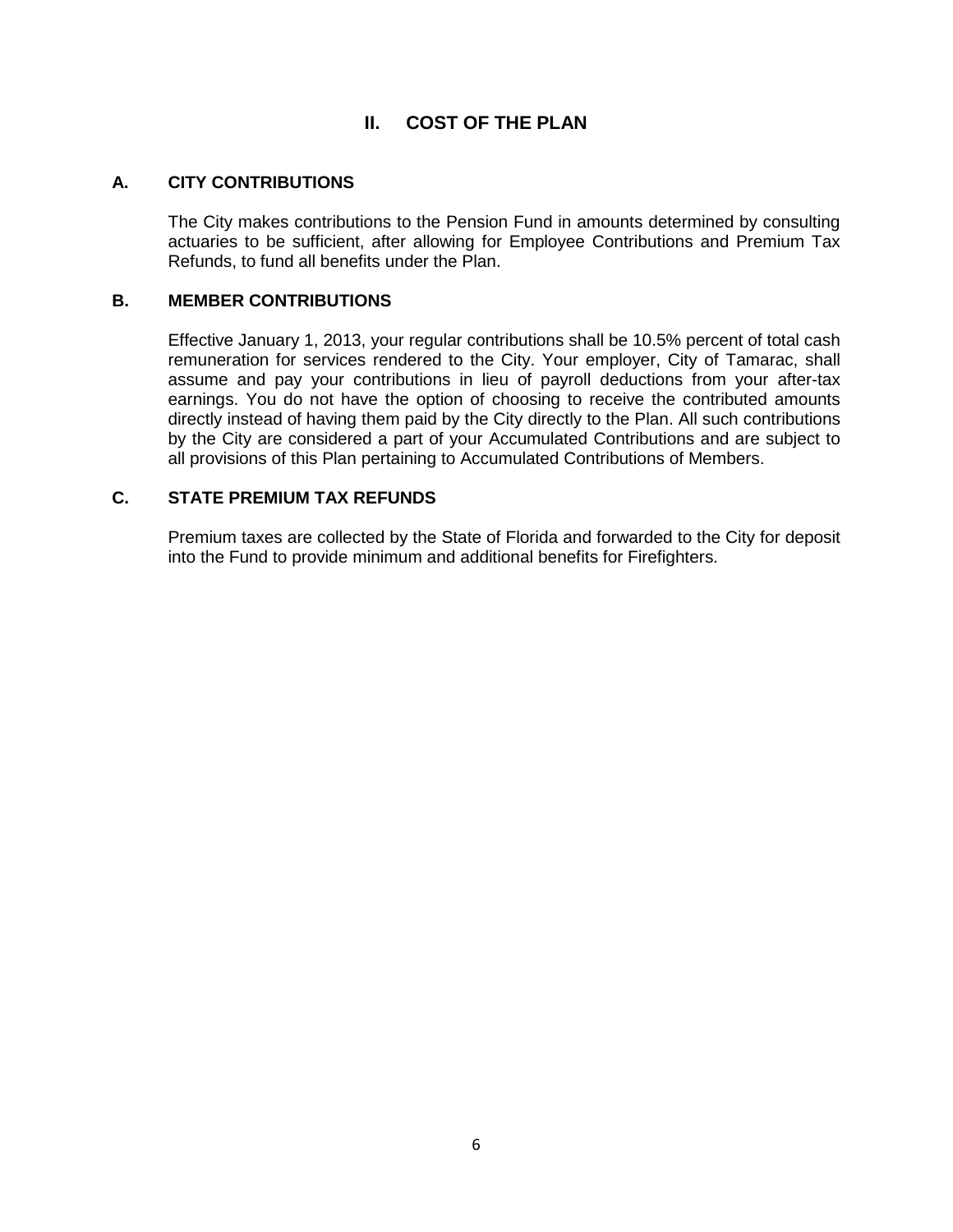# **III. ELIGIBILITY AND SERVICE**

#### **A. ELIGIBILITY**

You will become eligible for participation in the Plan on your first day of full-time employment as a Firefighter with the City.

#### **B. SERVICE**

Service means years and completed months of continuous uninterrupted employment as a full-time firefighter employee of the City and service purchased for prior military service or prior service as a full-time professional firefighter with the City or any other governmental employer. Service is used to calculate the amount of your monthly pension benefit when you retire. It is also used to determine whether you are entitled to a "vested" benefit if you leave the City before becoming entitled to retirement benefits (see Section entitled Vested Benefits).

If you are a rehired employee and had received a refund of your accumulated contributions, you may be able to receive credit for your prior service if subsequently reemployed. To receive such credit for prior service, you will have to repay the refunded accumulated contributions plus interest to the plan. (See Section entitled Vested Benefits).

#### **C. VESTING CREDIT FOR EMPLOYEES PREVIOUSLY EXCLUDED DUE TO REACHING NORMAL RETIREMENT AGE**

If you have not made contributions for any period of covered service because the previous plan did not permit contributions or benefit credits for service after normal retirement age, you must pay retroactive contributions for any such period in order to receive Vesting Credit for that period. Such retroactive contributions shall be made over a period of time equal to the period of time for which contributions were not made unless the participant selects a shorter period. All retroactive contributions due must be paid in full prior to retirement.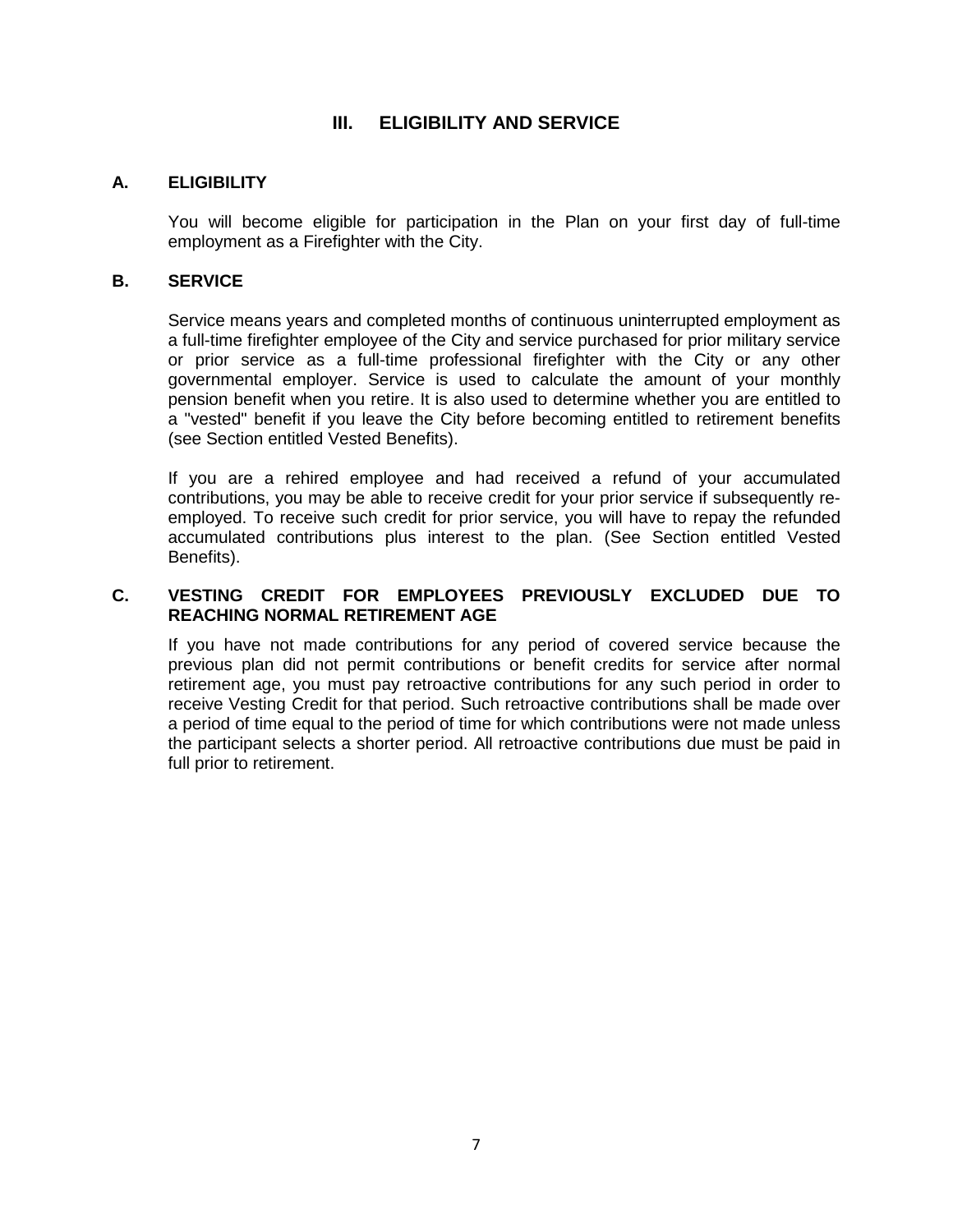# **IV. RETIREMENT DATES AND ELIGIBILITY**

#### **A. NORMAL RETIREMENT DATE**

The Normal Retirement Date is the earliest date you may receive unreduced retirement benefits. Your Normal Retirement Date is the first day of the month coincident with or next following the date you reach your Normal Retirement Age, which is:

- (i) fifty-five (55) years of age with five (5) years of vested credits for participants hired prior to January 1, 2013; or
- (ii) fifty-five (55) years of age with eight (8) years of vested credits for participants hired on or after January 1, 2013; or
- (iii) twenty-five (25) vesting credits regardless of age.

You may continue to work past your Normal Retirement Date. The date you actually stop working will be your Delayed Retirement Date.

#### **B. EARLY RETIREMENT DATE**

Your Early Retirement Date is the date you have earned at least ten (10) Vesting Credits and have reached your Early Retirement Age, which is fifty (50) years of age.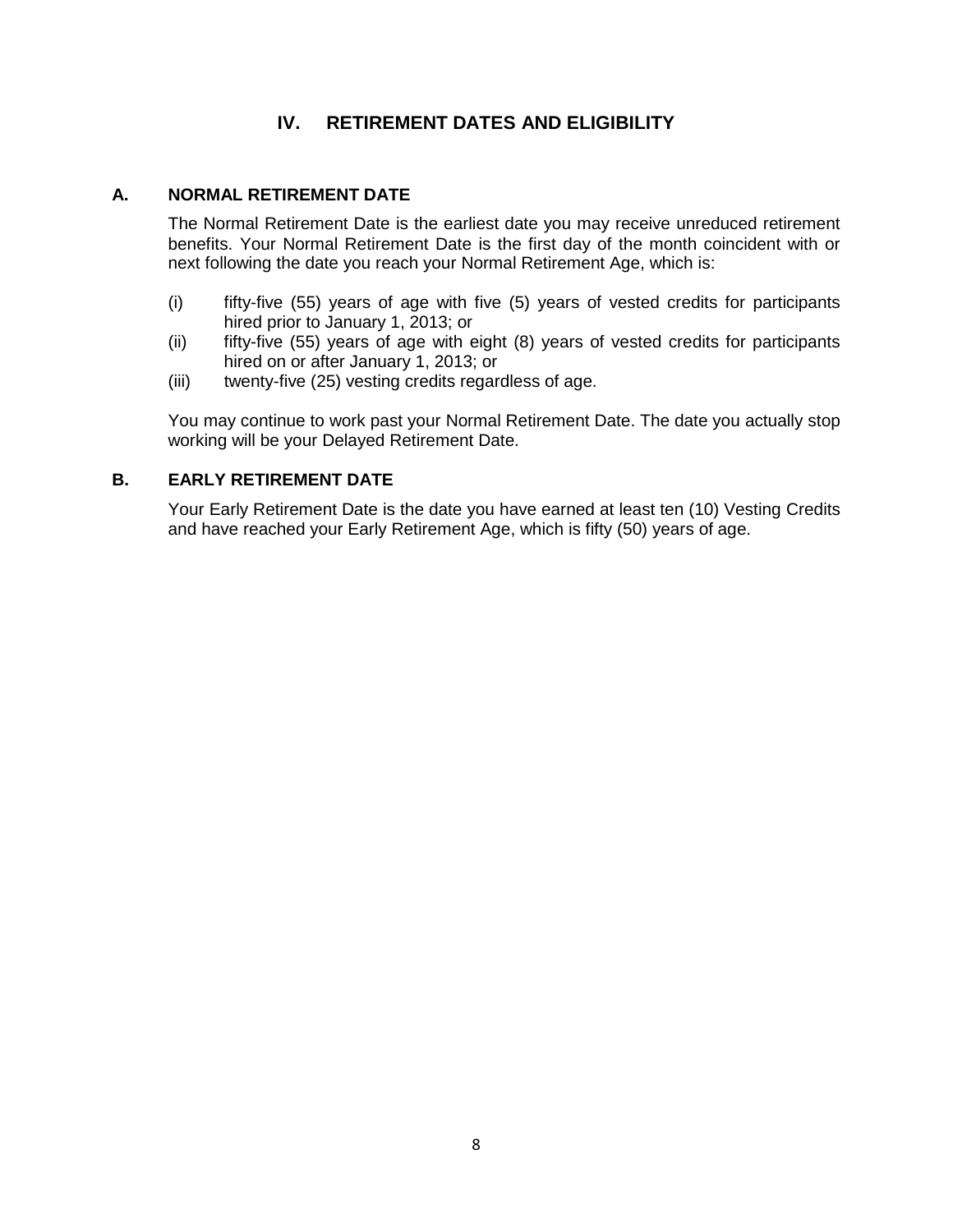# **V. RETIREMENT, COLA, SUBSIDY AND SUPPLEMENTAL BENEFITS**

#### **A. NORMAL RETIREMENT BENEFIT**

Normal Retirement is the benefit you will receive if you continue employment until your Normal Retirement Date. The amount of your Normal Retirement Benefit is based on the following two factors:

- 1) Your Average Final Compensation means one-twelfth (1/12) of your annual average compensation during the highest five (5) years of employment. Compensation is defined as total cash remuneration paid for services rendered to the City during such employment. However, your Average Final Compensation shall exclude all overtime in excess of 300 hours per calendar year earned on or after January 1, 2013. Furthermore, your Average Final Compensation shall also exclude payments for unused, accrued vacation and sick leave earned on or after January 1, 2013.
- 2) Your years of Vesting Credits at your Normal Retirement Date. You earn one Vesting Credit for each year of service.

The calculation of your Normal Retirement Benefit is as follows:

X% of Your Average Final Compensation multiplied by Your years of Vesting Credits

Where X is:

3% for Firefighters for first 15 years 4% for Firefighters for each of the next 10 years 3% for Firefighters all years after 25 years

For example:

A Firefighter whose annual Average Final Compensation at Normal Retirement Date is equal to \$6,800, and whose Vesting Credits are 25 years, the calculation for the Normal Retirement Benefit would be as follows:

 3% of \$6,800 = \$ 204.00 per year of Vesting Credit x 15 years = \$3,060.00 4% of \$6,800 = \$ 272.00 per year of Vesting Credit x 10 years = \$2,720.00

Total Normal Retirement Monthly Benefit - \$5,780.00

The normal form of your retirement benefit (i.e. Ten Year Certain and Life) is paid to you monthly for the rest of your life, provided, should you die before receiving 10 years of payments (i.e. 120 payments), your designated beneficiary is entitled to receive the balance up to 120 payments guaranteed. (However, see the sections on Death Benefits After Retirement and Election of Optional Forms of Benefit Payments.) Normal Retirement Benefits from this Plan are not offset or reduced by any benefits received from Social Security.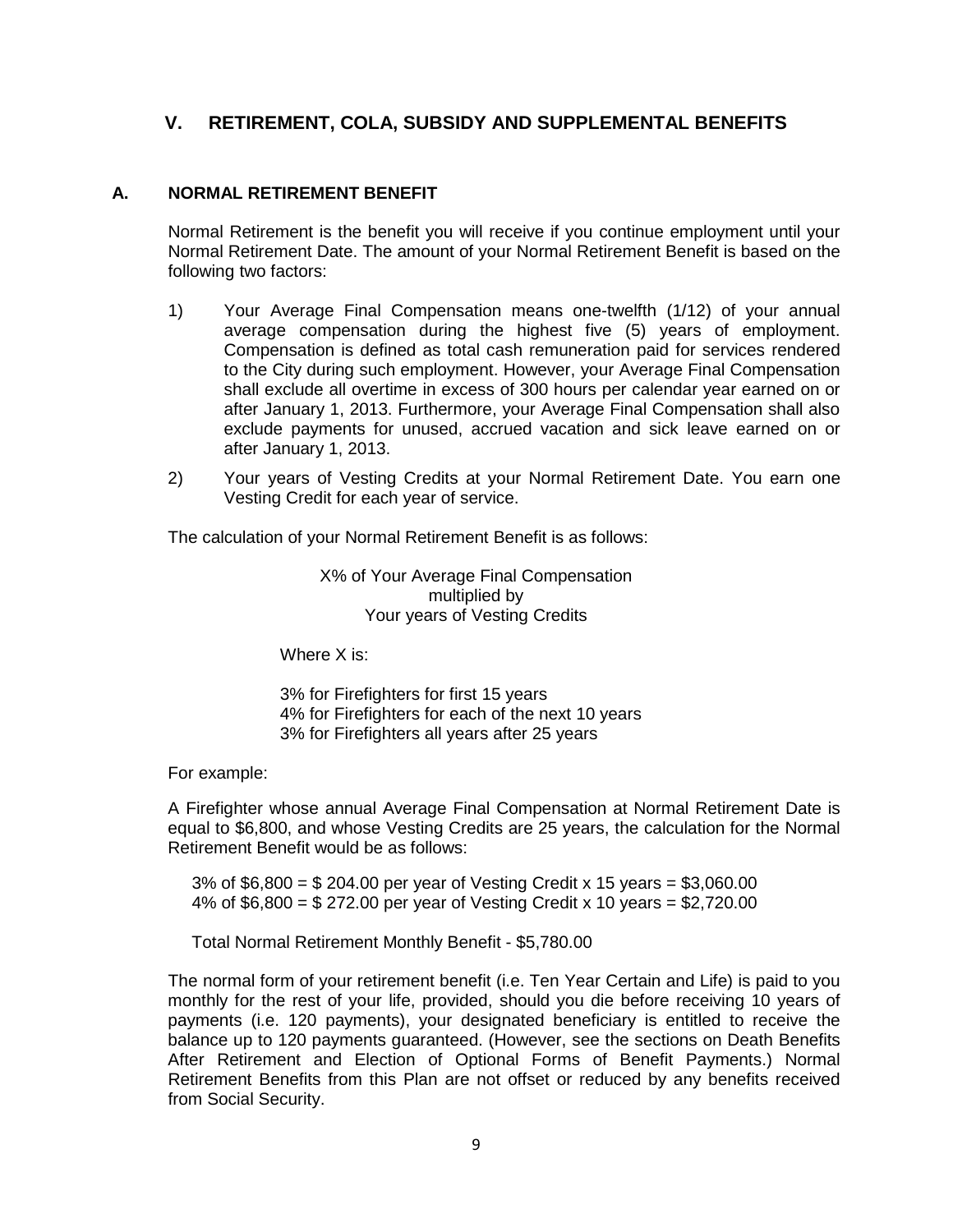#### **B. ACCRUED BENEFIT**

The portion of your Normal Retirement Benefit that you have earned at any point in time is called your Accrued Benefit. Your Accrued Benefit is computed in the same way as the Normal Retirement Benefit, except you use your present Average Final Compensation and Vesting Credits in the calculation. The Accrued Benefit is a monthly amount which starts on your Normal Retirement Date.

#### **C. EARLY RETIREMENT BENEFIT**

If you decide to retire early, you may receive your Early Retirement Benefit immediately or on a deferred basis.

#### Immediate Early Retirement Benefit

The benefit begins on the Early Retirement Date and is paid for the rest of your life, with 120 payments guaranteed. The benefit is equal to your Accrued Benefit reduced to take into account the younger age and earlier commencement of benefit payments. Your benefit will be reduced if payments begin before you reach Normal Retirement Age by three (3%) percent each year by which you are younger than the Normal Retirement Age on the effective date of your early retirement.

#### Deferred Early Retirement Benefit

The benefit begins on your otherwise Normal Retirement Date and is paid for the rest of your life, with 120 payments guaranteed. The benefit is equal to your Accrued Benefit.

#### **D. COST OF LIVING ALLOWANCE (COLA)**

For participants who retire on or after June 1, 2013, retirement benefits increased by 2.25% compounded annually each January 1 after being retired at least 5 years.

#### **E. RETIREMENT SUBSIDY BENEFIT**

Each participant who was an active employee on or after March 1, 2001 shall receive, upon retirement and receipt of monthly benefits from this pension plan (separation, of service), a monthly subsidy benefit of ten dollars (\$10.00) for each completed year of credited service, as adjusted herein, to be not less than fifty dollars (\$50.00) and not to exceed three hundred dollars (\$300.00) per month. Such subsidy benefit shall be adjusted annually, commencing March 1, 2002, by a two and one-half percent (2.5%) increase. This retirement subsidy shall continue until the participant attains Medicare eligibility, at which time the subsidy benefit shall cease.

Effective January 1, 2016, deferred vested plan participants shall no longer be eligible for receipt of the retirement subsidy.

#### **F. SUPPLEMENTAL PENSION BENEFIT (SPB)**

For each eligible participant who was an active employee on or after March 1, 2007 with a maximum of 2496 hours of accrued sick leave (for which no payment has been received), SPB is equivalent to 3% of the average monthly compensation used to calculate their standard monthly retirement benefit.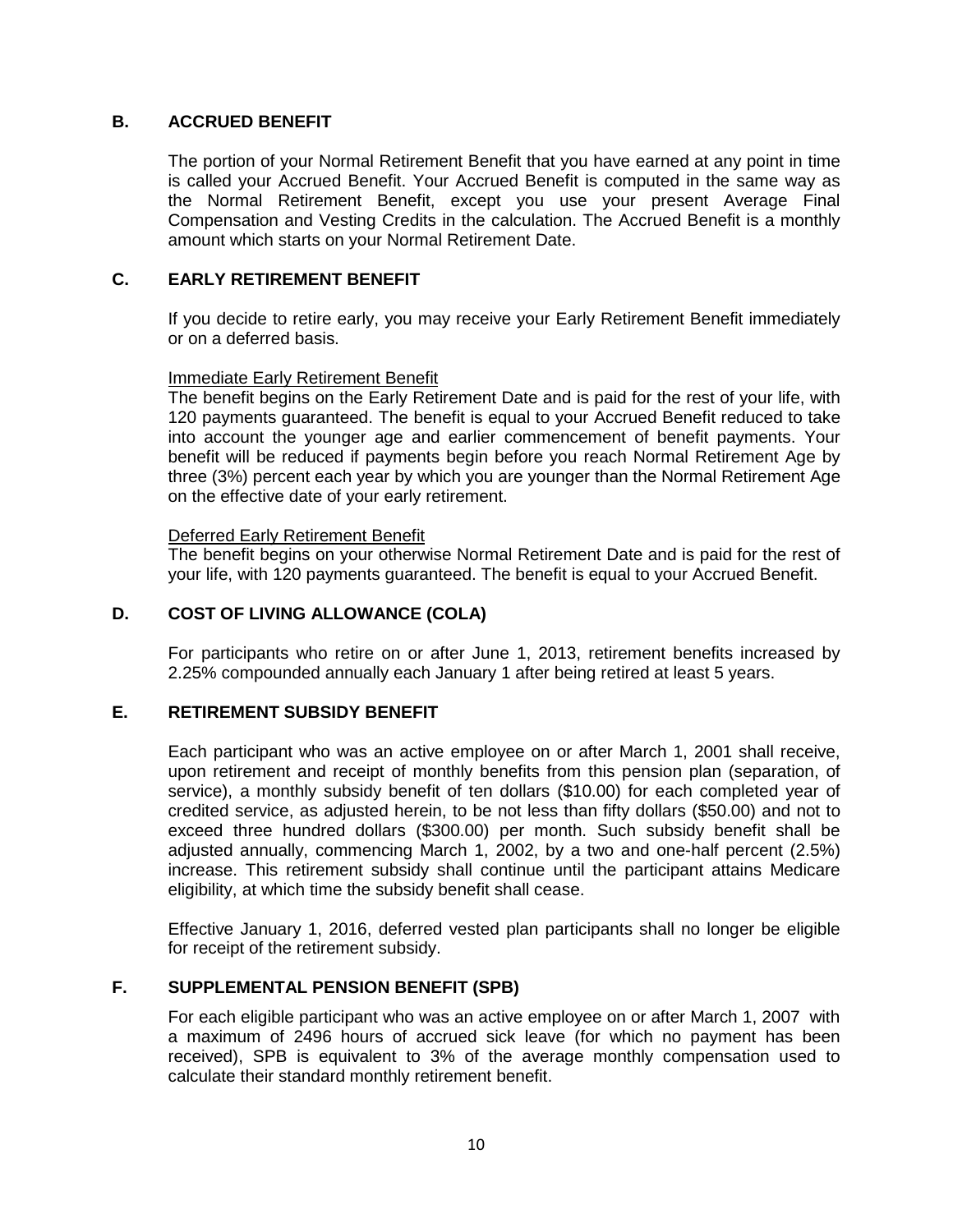Monthly Benefit is proportionally reduced for lesser amounts of accrued sick leave, will be adjusted in accordance with the optional form of benefit elected, is payable for the remaining period that a pension benefit is payable and is not subject to any cost of living adjustment.

Effective January 1, 2016, eligibility for the supplemental pension benefit shall require an eligible participant to have a balance of at least two hundred (200) or more hours of accrued unpaid unused sick leave at the time of separation of service.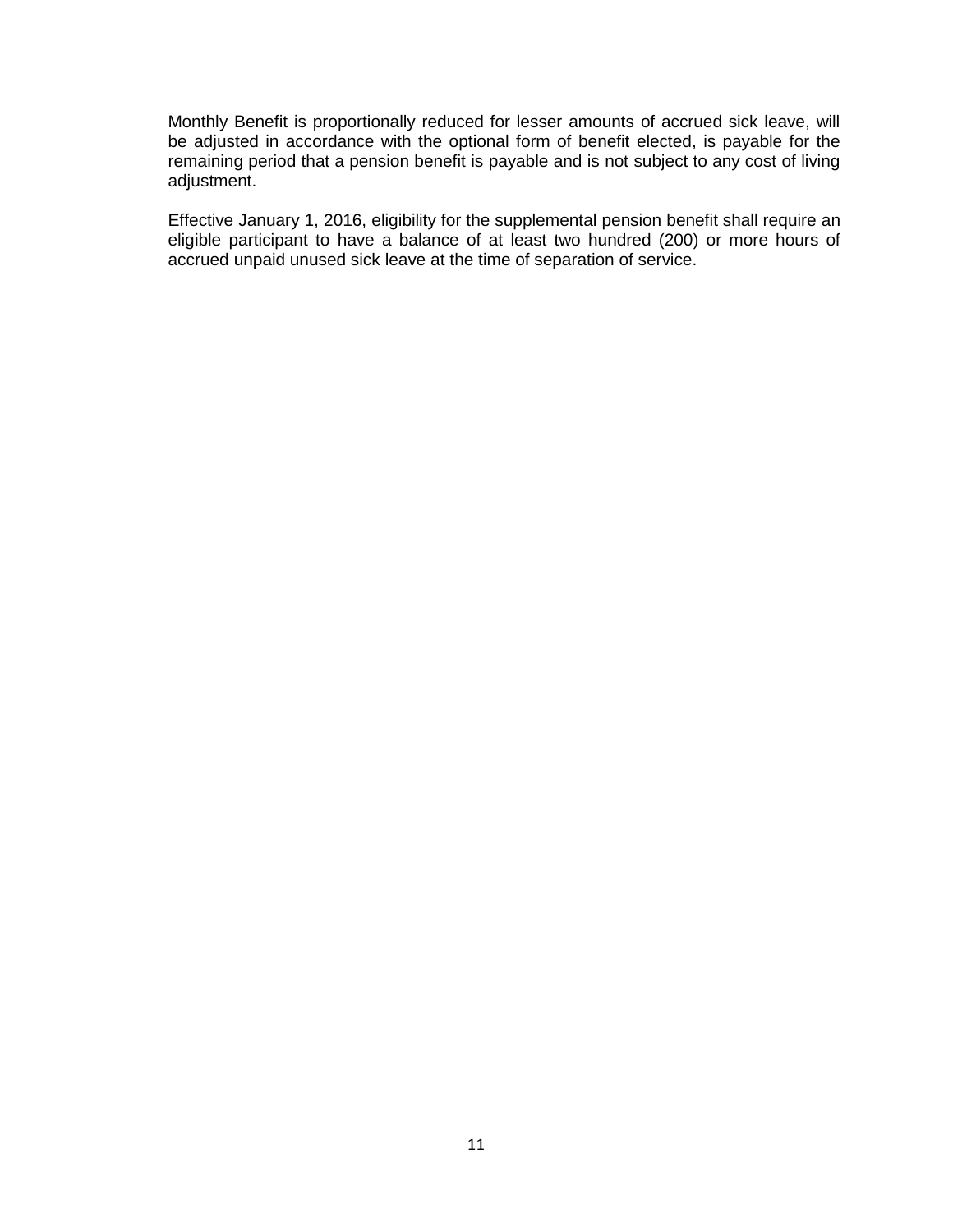# **VI. DISABILITY BENEFITS**

#### **A. ELIGIBILITY**

#### **Service-Connected Disability**

A service-connected disability benefit is payable if:

- (I) you have suffered a service-connected injury, illness, disease or disability which permanently incapacitates you, either mentally or physically, from your regular and continuous duty with the City and wholly prevents you from rendering any useful or efficient service as a firefighter to the City; and
- (ii) you have filed a claim with the City for worker's compensation, long-term disability insurance and Social Security disability benefits; and
- (iii) you have filed a claim with the Plan for disability benefits.

Any claim for disability benefits must be made within ninety (90) days after termination of employment with the City.

#### **Non-Service Connected Disability with eight (8) Years or more of Vesting Credits**

A non-service connected disability is payable if:

- (i) you have suffered a non-service connected injury, illness, disease or disability which wholly prevents you from rendering any useful or efficient service as a firefighter to the City; and
- (ii) you have not reached normal or early retirement age; and
- (iii) you have filed a claim with the City for long-term disability insurance and Social Security disability benefits; and
- (iv) you have filed a claim with the Plan for disability benefits.

Any claim for disability benefits must be made within ninety (90) days after termination of employment with the City.

#### **B. DISABILITY RETIREMENT DATE**

Your Disability Retirement Date is the date of the disability. Your first payment is due on the first of the month coincident with or next following the date of disability.

#### **C. DISABILITY RETIREMENT BENEFIT**

#### **Service-Connected Disability**

For disability benefits approved on or after January 1, 2013, the monthly benefit shall be the greater of:

- 1) your accrued retirement benefit; or
- 2) your average monthly compensation at the time of disability minus disability benefits actually received from your employer's long term disability insurance, and worker's compensation benefits paid for lost wages.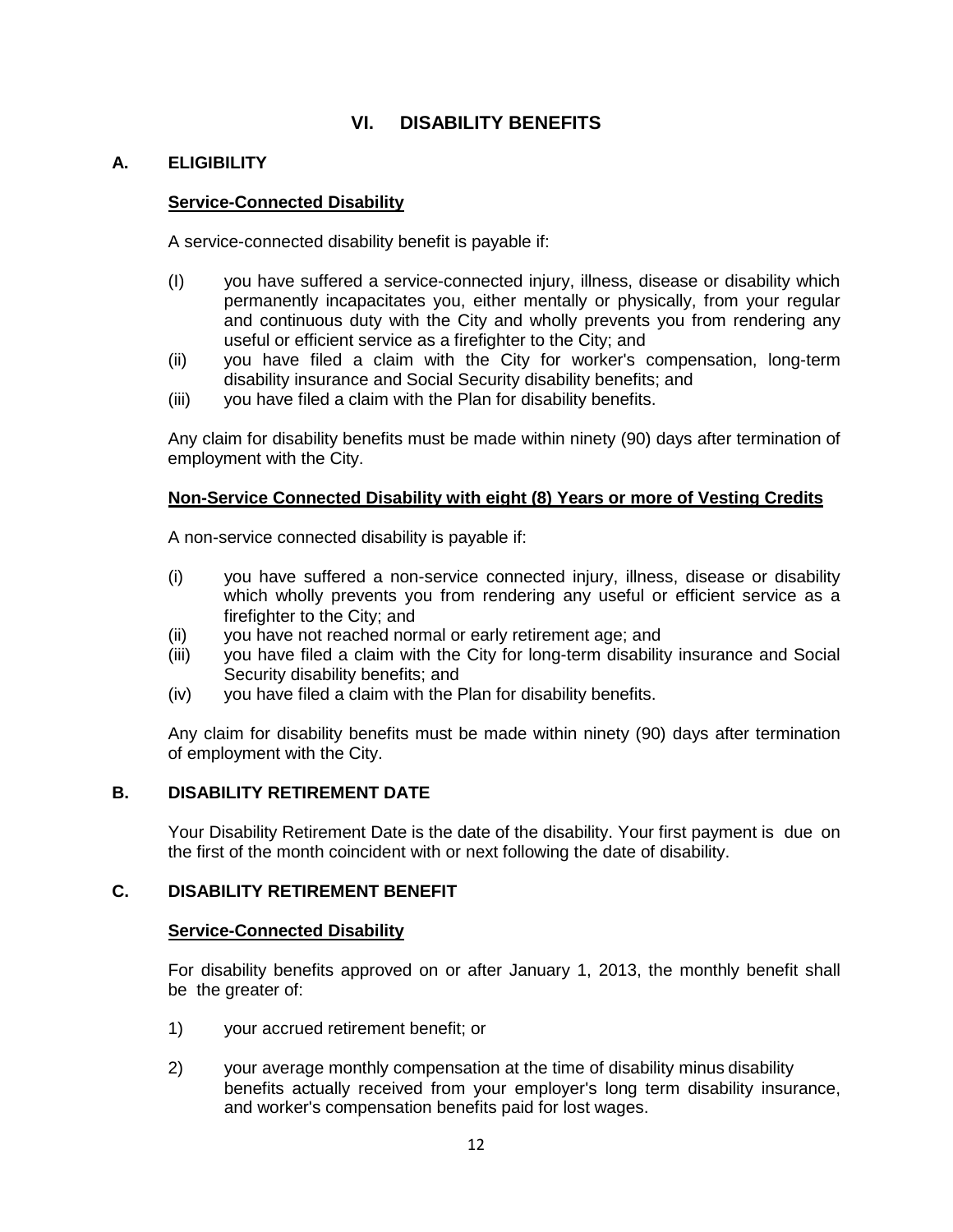The benefit paid by the Plan shall be equal to, but not exceed 42% of average monthly salary at the time of disability for firefighter participants.

The total benefit paid (including Iong term disability insurance benefits and workers compensation benefits) may not be less than 42% of the firefighter's average monthly compensation at time of disability.

The service-connected disability benefit shall continue until you reach normal retirement age. Upon reaching normal retirement age, your benefit shall be the greater of a normal retirement benefit (with vesting credits for each year of service-connected disability benefits and average annual compensation based upon the base wage rates paid by the City during the period of your disability for your last position and step), or the disability benefit continuing as provided by the retirement benefit option elected upon retirement.

The benefit is payable under the Ten Year Certain and Life option (see Section entitled Forms of Benefit Payments).

#### **Non-Service Connected Disability with eight (8) Years or more of Vesting Credits**

For disability benefits approved on or after January 1, 2013, the monthly benefit shall equal the greater of:

- 1) your accrued retirement benefit, or
- 2) your average monthly compensation at the time of disability minus disability benefits actually received from your employer's long term disability insurance.

The benefit paid cannot exceed 25% of average monthly compensation for firefighters; provided that the total benefit paid (including Iong term disability benefits) may not be less than 25% of the firefighter's average monthly compensation.

The monthly non-service-connected disability benefit shall continue until you reach normal retirement age. Upon reaching normal retirement age, your benefit shall be the greater of a normal retirement benefit (with vesting credits for each year of service prior to the date of disability) or the disability benefit continuing as provided by the retirement benefit option elected by you.

The benefit is payable under the Ten Year Certain and Life option (see Section entitled Forms of Benefit Payments).

#### **D. DETERMINATION AND REVIEW OF DISABILITY**

The Board may consider physicians' reports and disability determinations made by Social Security, Worker's Compensation and the Veteran's Administration in determining whether or not you are disabled. However, such reports shall not be binding on the Board. At the Plan's expense, you may be required to be examined by physicians and other professionals selected by the Board whose reports may be considered by (but shall not be binding upon) the Board.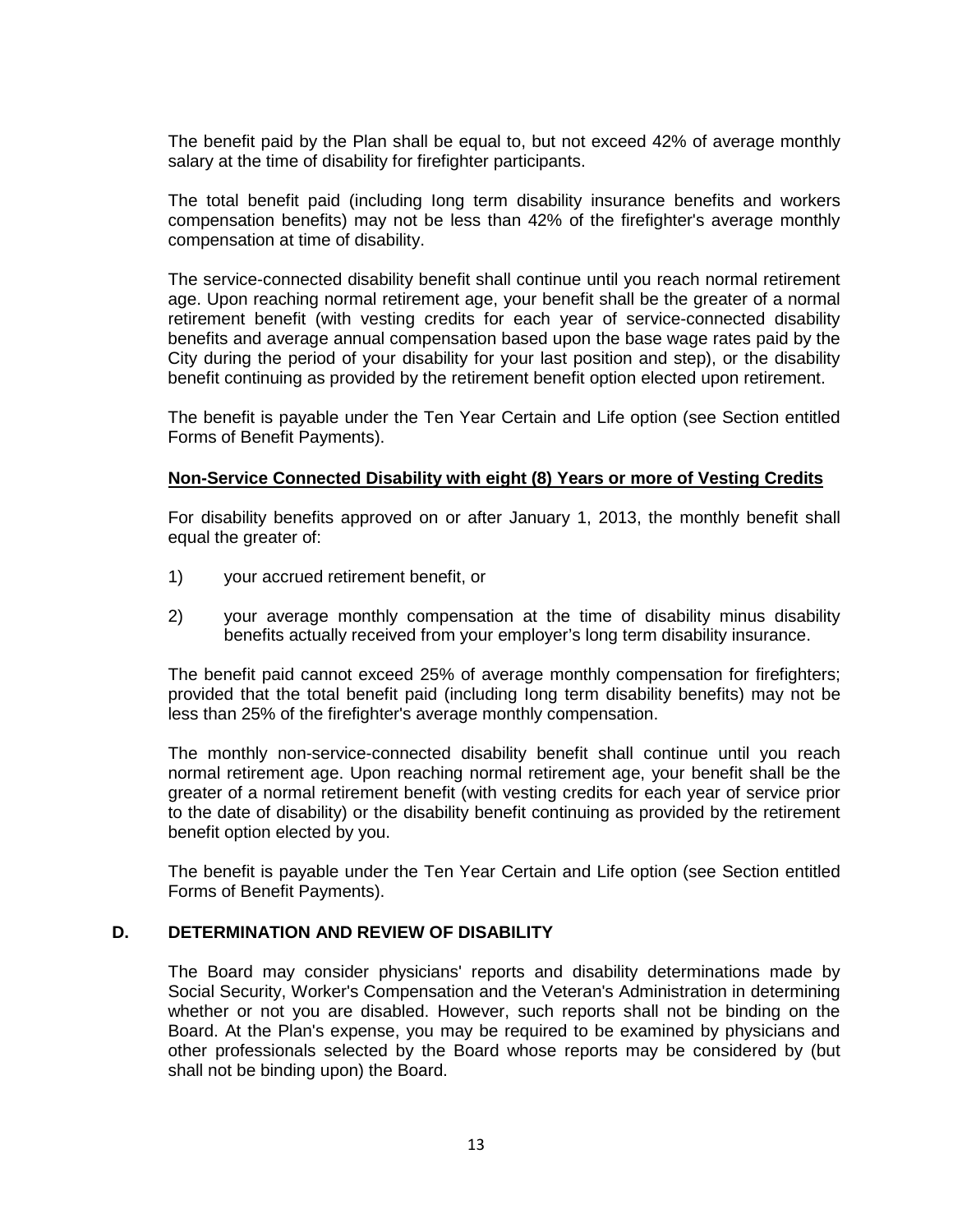The Board will consider disability benefits within 60 days after all required documentation and reports have been submitted to the Board. The Board may review the status of any disability retiree once a year, and in its sole discretion, may require you to submit to a medical examination, and/or provide physician's reports or other such documents to substantiate the continued disability.

Should the Board determine you have not complied with the obligations imposed, they may suspend benefits until you comply.

#### **E. VESTING CREDIT DURING DISABILITY**

If you receive a service-connected disability benefit, then recover from such disability and return to work, you will receive full vesting credit for all of the time you were receiving a disability benefit.

If you were receiving a non-service-connected disability benefit, then recover from such disability and return to work, you will not incur a break in service for the period of the disability if you pay into the fund the amount of employee contributions which would have been made had you not been disabled, plus interest as determined by the Board.

#### **F. RECOVERY FROM DISABILITY AND RE-EMPLOYMENT**

#### **Service-Connected Disability**

If you recover from a service-connected disability, the Board shall request the City to reinstate you to your former position although the City is not required to do so. If you resume such employment or decline an offer of such employment with the City, your disability benefit will be discontinued.

#### **Non-Service-Connected Disability**

If you recover from a non-service connected disability and are able to render useful and efficient service as a firefighter, your disability benefit shall be discontinued.

#### **G. DUTY TO COOPERATE AND SEARCH FOR WORK; REDUCTION IN DISABILITY BENEFIT**

Applicants for and recipients of disability pensions must apply for social security disability benefits, long-term disability insurance benefits and for service-connected disability, workers' compensation benefits. Applicants must provide the information necessary to support such claims to the insurer or Social Security Administration, diligently pursue such claims and submit to appropriate medical examinations requested by such insurers in connection with such claims.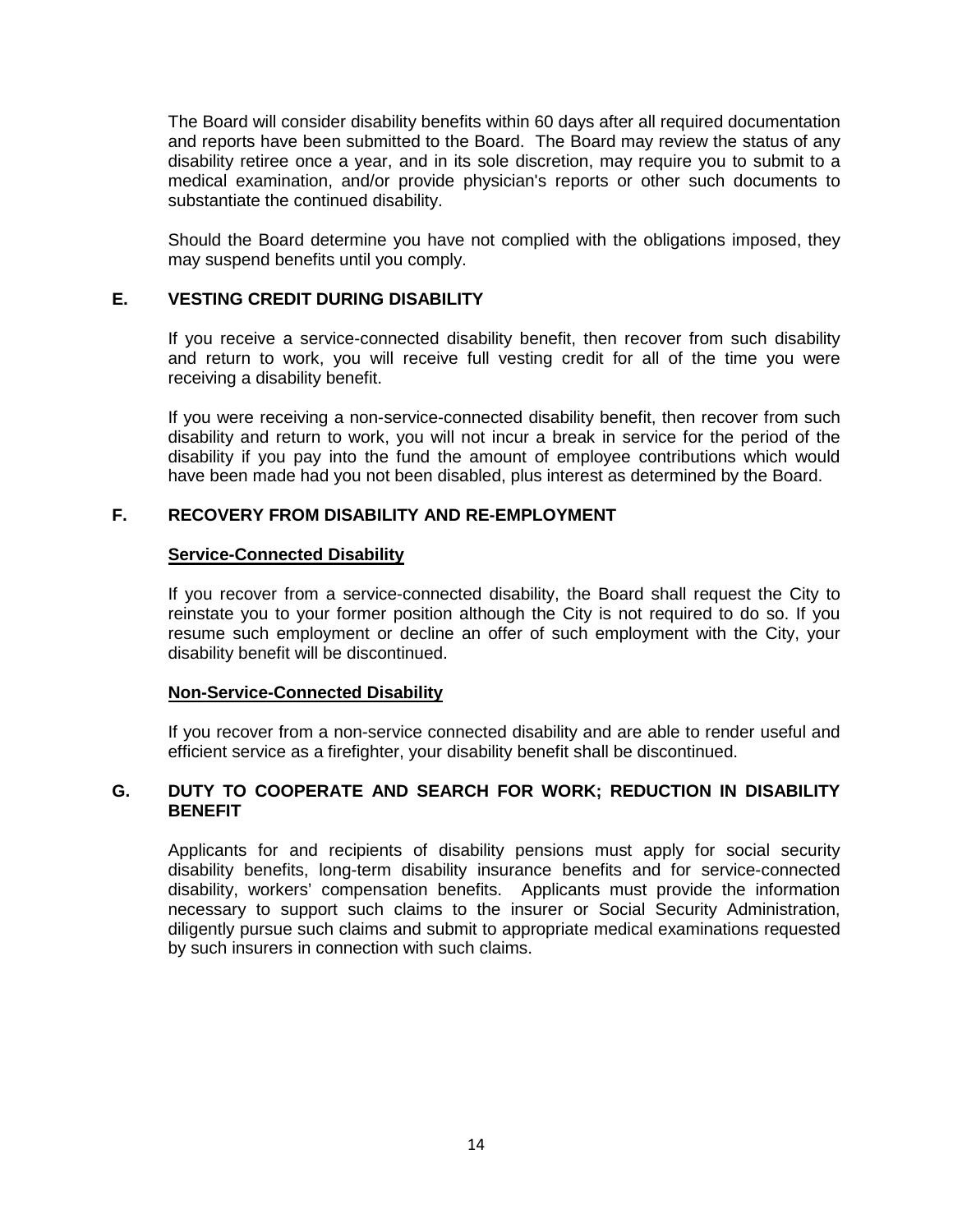# **VII. DEATH BENEFITS**

#### **A. PRE-RETIREMENT**

If you die before your benefits commence, your designated beneficiary shall receive a benefit equal to your vested Accrued Benefit as of the date of your death or, if greater, the equivalent single sum value of the survivor benefit payable under the 100% joint and survivor annuity. The Pension Fund's actuary will calculate which benefit is greater and the Pension Fund will then pay the death benefit to your designated beneficiary.

The death benefit will be paid immediately after your death. It will be paid as a monthly benefit payable for life to your designated beneficiary, unless an alternate method of payment having the same value is agreed upon by the beneficiary and the Board of Trustees. If the total lifetime value of the death benefit is \$5,000 or less, a single lump sum benefit payment may be made instead of lifetime monthly payments.

#### **B. AFTER RETIREMENT**

If you chose a type of pension which provides for a survivor's benefit to be paid after your death, your beneficiary will receive payments after you die. This is the only way that a death benefit from this Plan will be paid to anyone following your death after you start receiving benefits. However, if the total benefits paid to you and/or your beneficiary are less than the amount of your accumulated contributions, the difference shall be payable to your estate.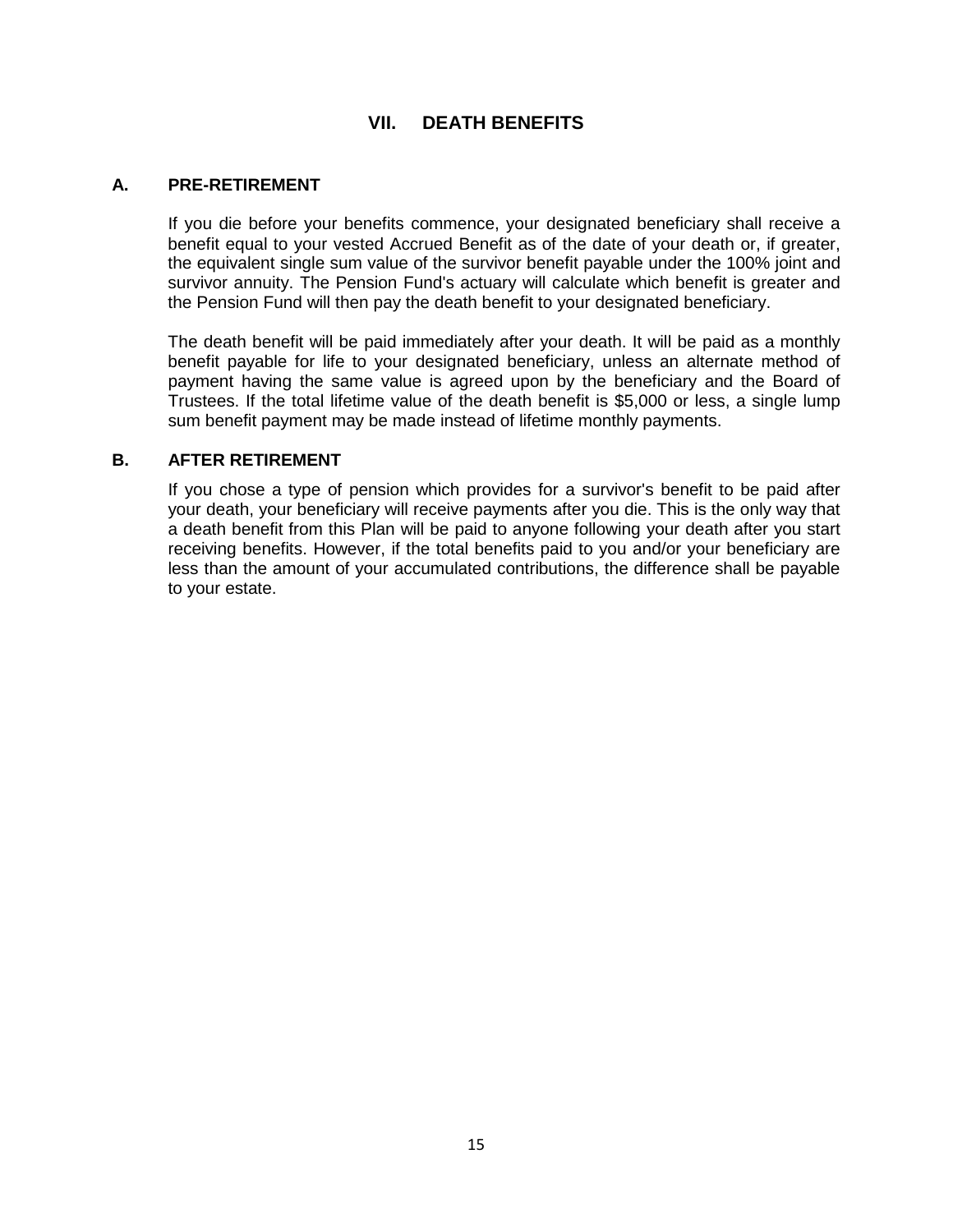# **VIII. VESTED BENEFITS**

You earn one Vesting Credit for each year of service. If you terminate employment with at least five (5) years of Vesting Credits for those employees hired prior to January 1, 2013, and eight (8) Vesting Credits for those employees hired on or after January 1, 2013, other than by reason of retirement, disability, or death, you will be entitled to a deferred Vested Retirement Benefit. This benefit is equal to your Accrued Benefit on your termination date. The following table shows the Vesting Schedule for your Accrued Benefit.

#### Vesting Schedule

| <b>Vesting Credit</b>                                       | <b>Vested Interest</b> |
|-------------------------------------------------------------|------------------------|
| Less than 5                                                 | በ%                     |
| 5 or more (for employees hired prior to January 1, 2013)    | 100%                   |
| 8 or more (for employees hired on or after January 1, 2013) | $100\%$                |

If you are not vested when you terminate employment, you will receive a refund of your accumulated contributions. If you are vested when you terminate employment, you will be eligible to receive the benefit you accrued up to your date of termination. This vested benefit is payable at your Normal Retirement Date. If you terminate employment ten or more years before early retirement age, you shall have the option to receive a single lump sum benefit in lieu of a deferred monthly benefit.

If you die after becoming vested, but prior to collecting any benefits from the Plan, you shall be covered by a death benefit. (See Section entitled Death Benefits for further details).

If you have ten or more years of Vesting Credits but have not reached Early Retirement Age when you terminate employment, you may elect to receive your Accrued Benefit, reduced for Early Retirement, at any time following attainment of Early Retirement Age. A break in service shall occur when you are no longer employed by the City as a full-time Firefighter employee. Such breaks in service shall not occur if you are not employed because:

- (i) you entered the Armed Forces of the United States, provided you return to work in covered employment within the time frames provided in the Uniformed Services Employment and Reemployment Rights Act (USERRA) after discharge or release from hospital, if the person was hospitalized at the time of separation from the Armed Forces; or,
- (ii) become employed by the City in non-covered employment; or,
- (iii) are absent from work due to maternity or paternity leave, or due to unpaid leave of absence approved by the City; or,
- (iv) become temporarily totally disabled or are receiving disability benefits from the Plan; or,
- (v) terminate employment with the City and become re-employed by the City within five (5) years of termination, provided that you did not receive a refund of your employee accumulated contributions.

If you suffer a break in service before you are vested, you shall lose all Vested Credits earned to date.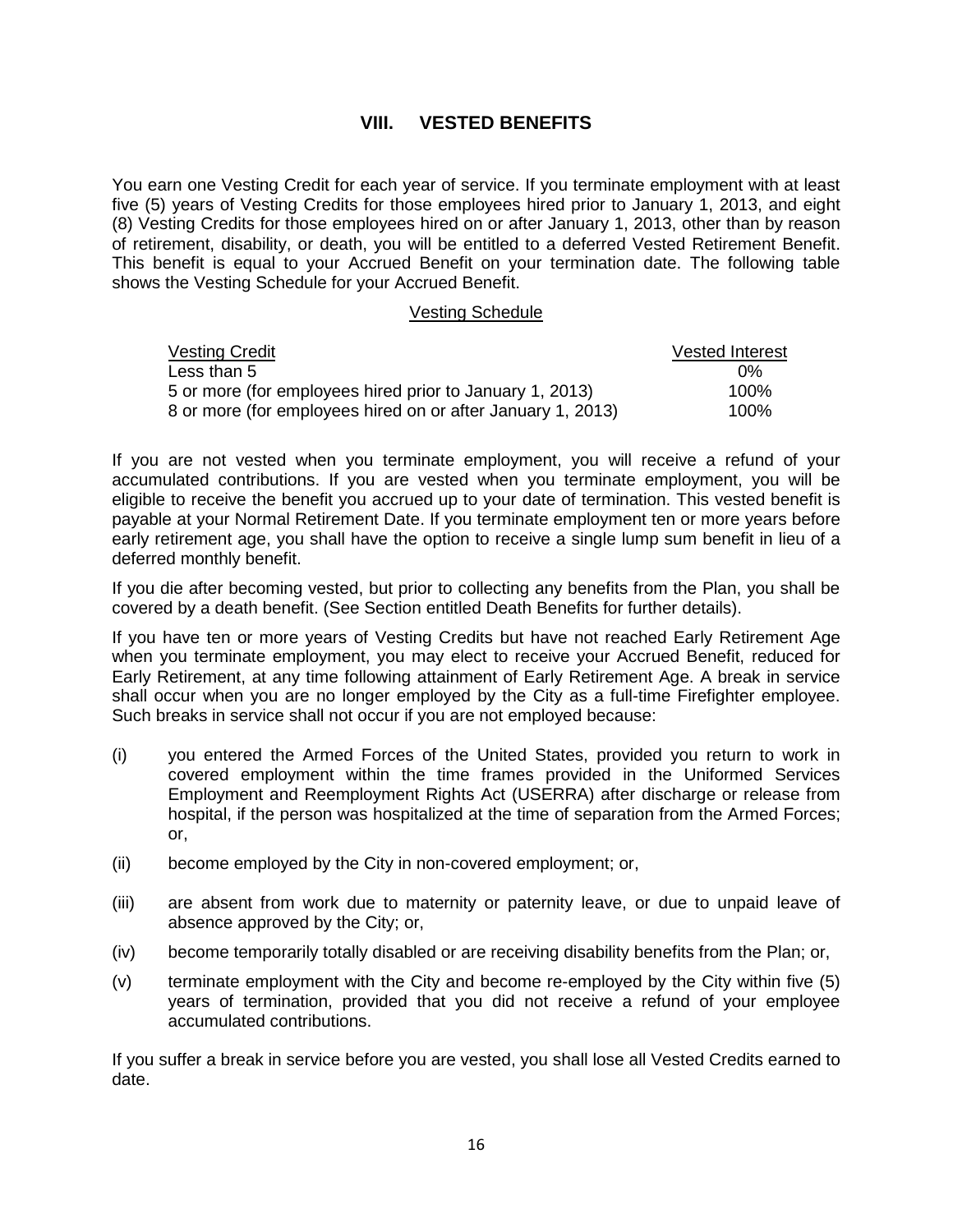# **IX. FORMS OF BENEFIT PAYMENTS**

#### **A. STANDARD BENEFITS**

Unless you elect otherwise before retirement, your standard benefit shall be a monthly annuity payable for life with 120 payments guaranteed.

#### **B. ELECTION OF OPTIONAL FORMS OF BENEFIT PAYMENTS**

#### Optional Benefits

You may elect to receive a monthly benefit for life or any other actuarially equivalent benefit approved by the Board.

Some of the options are:

#### 1) Option 1 - Joint and Survivor Annuity

You may elect to receive a decreased monthly retirement benefit during your lifetime and have such decreased retirement benefit (or a designated fraction thereof) continued after your death and during the lifetime of your Beneficiary in amounts of: 50%; 66 2/3%; 75%; or 100%.

#### 2) Option 2 -Joint and Survivor "Pop-Up" Annuity

You may elect to receive a decreased monthly retirement benefit during your lifetime and have such decreased retirement benefit (or a designated fraction thereof) continued after your death and during the lifetime of your Beneficiary in amounts of: 50%; 66%; 75%; or 100%. If your beneficiary predeceases you, then you will receive the increased amount called the "pop-up" amount because your monthly benefit increases upon the death of your beneficiary.

#### 3) Option 3 -Single Life Annuity

You may elect to receive an increased retirement benefit with monthly payments for life. If you die, the payments shall cease.

#### 4) Option 4 -Deferred Retirement Option Plan (DROP)

Alternative to actual retirement and separation from the City's service, eligible employees electing DROP would have their monthly retirement benefit payment made into a DROP Account.

An eligible participant may elect to participate in the DROP on the first day of the month coincident with or next following the completion of twenty-five (25) years of credited service, regardless of age. Effective January 1, 2016, the initial date of eligibility" shall also include the first day of the month coincident with or next following the completion of eighteen (18) years of service and the attainment of age fifty-five (55).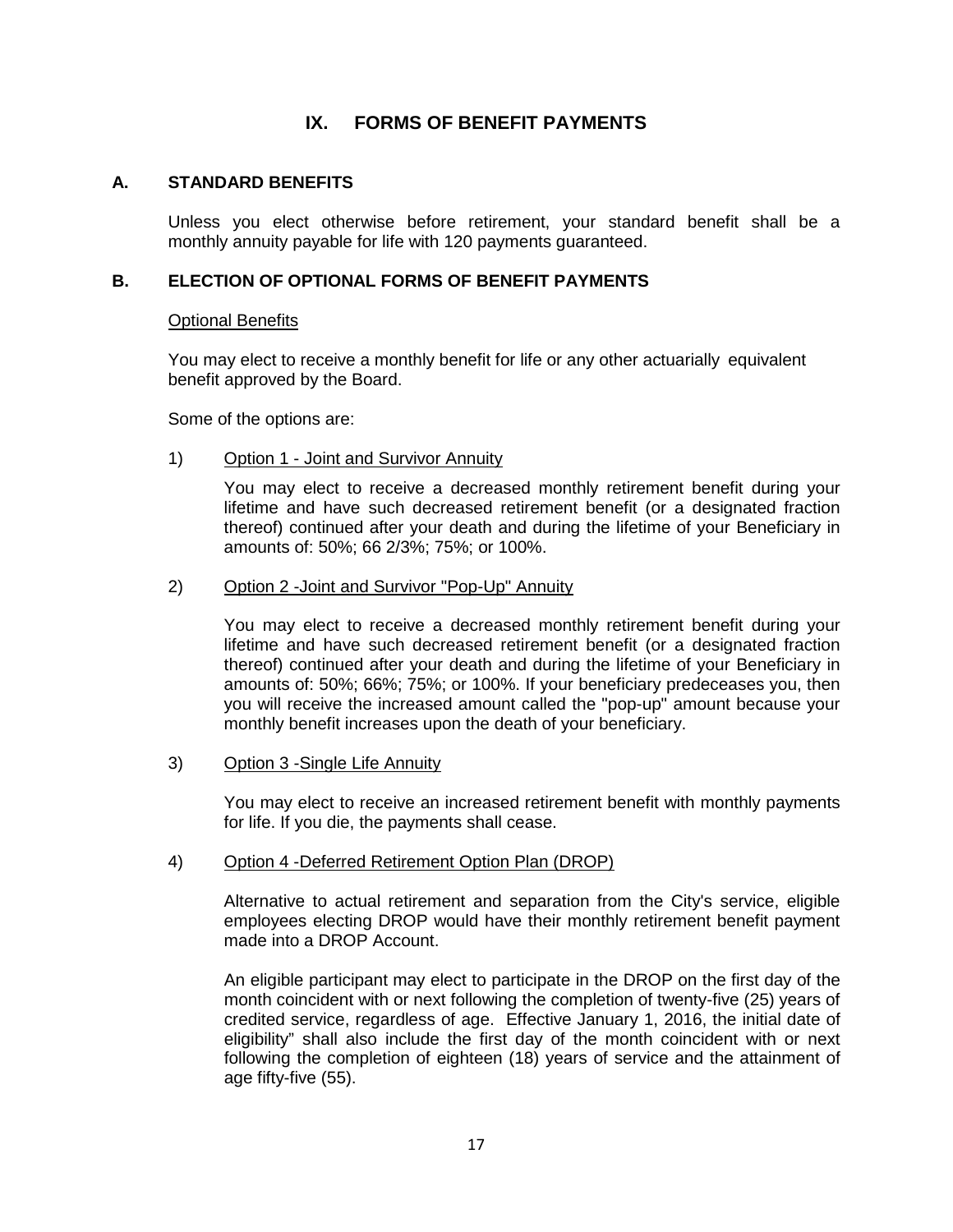Employee MUST irrevocably agree to resign from the City's service effective immediately at the conclusion of the DROP period. For Pension Plan purposes, the employee's status is "retired". Pre-retirement death benefits, disability benefits and the retirement subsidy are not available during the DROP Period. An employee in DROP who has a service incurred injury may be eligible for workers' compensation benefits, but not for pension disability benefits. Death during the DROP period would result in post-retirement death benefits as previously elected by the employee under the Pension Plan.

Eligible employees electing the DROP should contact the City's Human Resources Department or the Fund's Administrative Manager for a DROP Application Package (includes an Acknowledgment; Waiver and Release Agreement; Irrevocable Letter of Resignation; Application; Beneficiary Designation Form, Account Distribution Form and Application Booklet for Retirement Benefits which includes an Application and Instructions for how to apply for benefits).

If you have any questions about DROP, you should contact the City's Human Resources Department or the Fund's Administrative Manager.

#### **C. ELECTION AND REVOCATION OF BENEFITS**

Optional forms shall only be payable if a timely election is made. Such election must be in writing, signed by you, and on a form provided by the Board of Trustees. Any optional form of benefit must be elected prior to the commencement of payments.

Your election of a standard or optional form of benefit may be revoked at any time before you receive your first benefit payment. Your revocation must be in writing and signed by you.

If an election is revoked, the standard form will be paid unless another election of an optional benefit payment is made in a timely manner.

#### **D. BENEFICIARY**

The person or persons designated to the Board by you to receive any payments under the Plan when you die is called a "Beneficiary." A Beneficiary designation is made when you become a member of the Plan, and a change of beneficiary may be made at any time. After benefits commence, you may change your designation of joint annuitant or beneficiary up to twice in accordance with applicable Florida Statutes.

Beneficiary Designation forms are provided by the Board of Trustees or Plan Administrator.

#### **E. MINIMUM GUARANTEED BENEFITS**

You are guaranteed that the total payment of benefits made on your behalf shall at least equal the amount of your total Accumulated Contributions. If the total benefits paid are less than the amount of your Accumulated Contributions, the difference shall be paid in a lump sum to your designated beneficiary or, if no beneficiary, to your estate.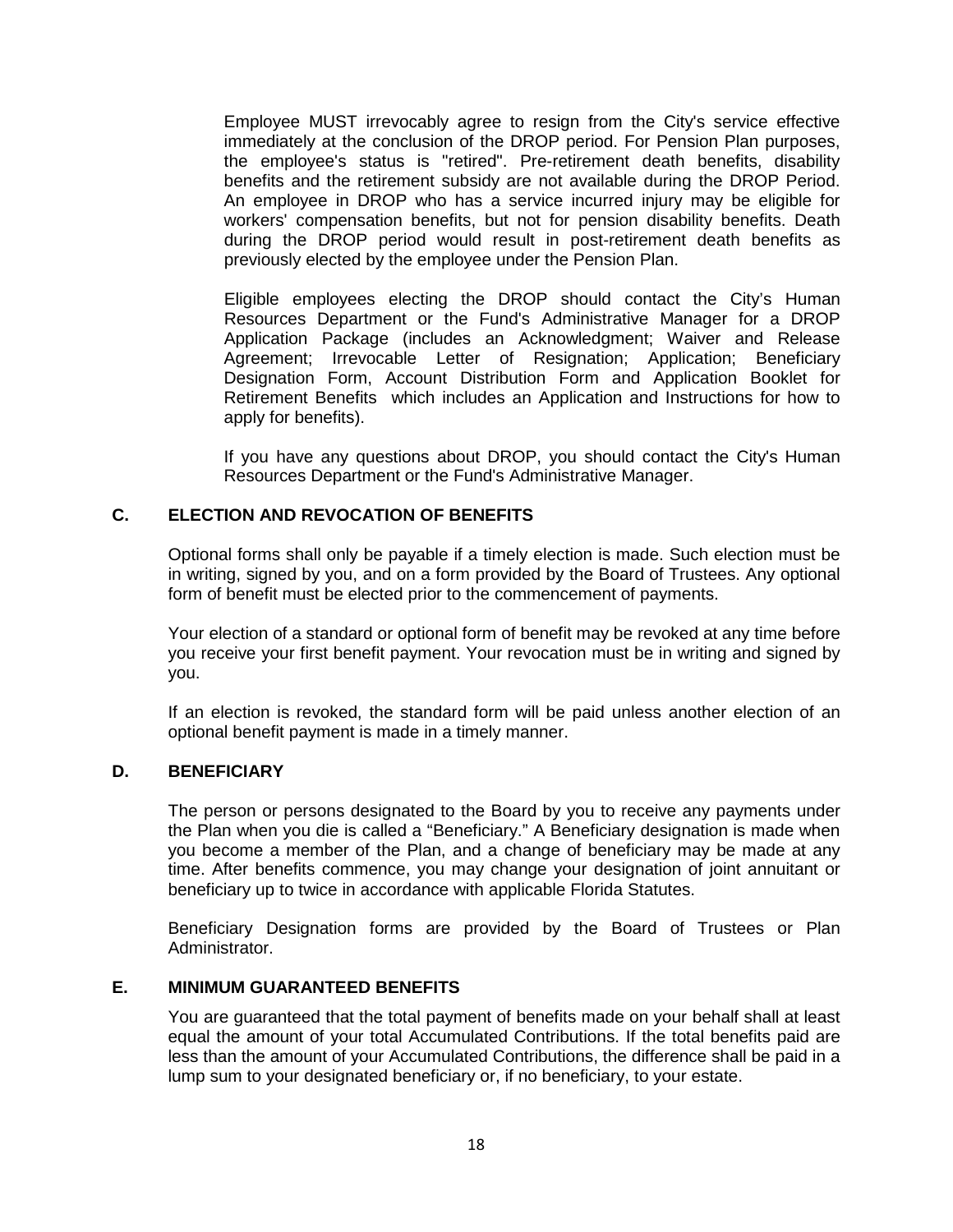# **X. CLAIMS AND PROCEDURES**

#### **A. HOW TO FILE A CLAIM**

Claims for benefits under the Plan must be filed with the Board of Trustees in writing on a form provided by the Board. If you are eligible for any benefits from this Plan, you will be provided with a notification form showing the amount of your benefit and options, if any, and the earliest date on which such benefit is payable. Death benefit claims must be filed within one year of the death of the participant.

Please keep your mailing address up-to-date with the City of Tamarac, the Board of Trustees or Plan Administrator.

All claims for benefits, elections for a specific form of benefit, notices of re-employment, notices of retirement, verifications of retirement, notices of mailing address, notices of appeal shall be sent to the Benefits Specialist, City of Tamarac, or the Plan Administrator. All other inquiries and matters concerning the Pension Plan shall be submitted to the Board of Trustees address as follows:

City of Tamarac Firefighters' Pension Trust Fund c/o City of Tamarac Human Resources Department/Pension Administration 7525 NW 88th Avenue, Suite 106 Tamarac, FL 33321 Ph: 954-597-3618 Fax: 954-597-3617

All inquiries will be answered promptly. The final decision for approval of benefits shall be made by the Board of Trustees.

#### **B. DENIAL OF BENEFITS**

If you claim for benefits is denied, suspended, or terminated in whole or in part, you will be furnished with a notice of such no later than 30 days after the final decision has been made. The Notice shall be provided in writing, by certified mail, and shall set forth:

- 1) the specific reasons for the denial, suspension or termination of benefits;
- 2) the specific references to the pertinent provisions of the Pension Plan, upon which the action is based, with a copy of the Pension Plan provisions furnished;
- 3) a description of any additional material or information necessary for the claimant to perfect the clam, along with an explanation of why such material or information is necessary; and
- 4) an explanation of the Claims Review Procedure.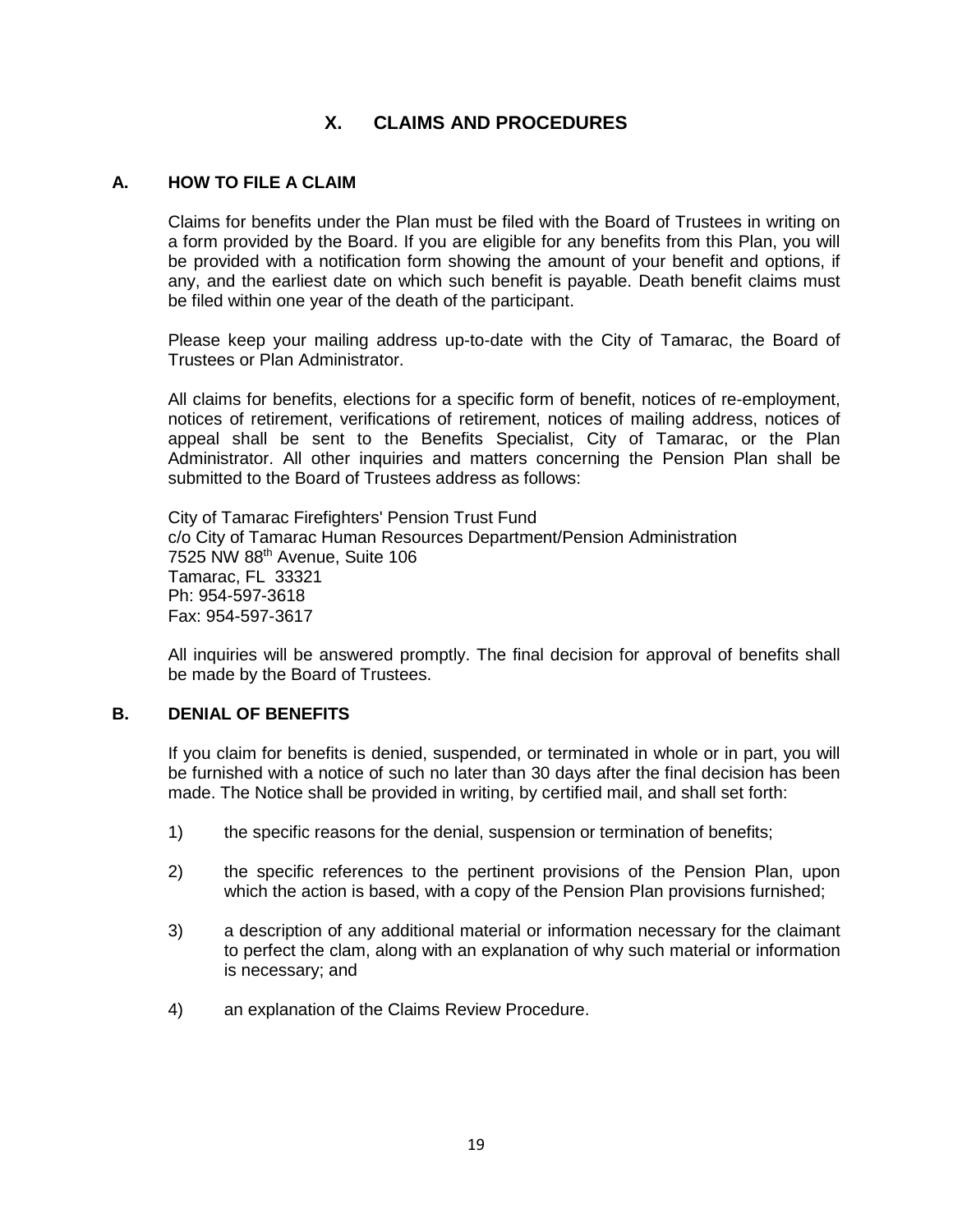#### **C. CLAIMS REVIEW PROCEDURE**

If your claim for benefits is denied, suspended or terminated, in whole or in part, you may appeal to the Board of Trustees for a full and fair review. A written Notice of Appeal must be submitted within 60 days after the notice of denial, suspension or termination is received by you for such later time as the Board of Trustees deems reasonable. The Notice of Appeal shall briefly describe the grounds upon which the appeal is based and shall be signed by you. You will be allowed to review all pertinent documents during normal business hours, and shall be permitted to submit comments and a statement of issues for consideration by the Board of Trustees.

You may designate an attorney, or any other duly authorized person, to act as your representative at any stage of the Claims Review Procedure. Any rights provided to you during the Claims Review Procedure shall automatically extend to your designated representative. A designation of representative shall be submitted in writing signed by you and the representative.

The Board of Trustees shall rule on all appeals. A final decision shall be made by the Board of Trustees, in writing, no later than 60 days after receipt of the Notice of Appeal, and all supporting documents or information requested by the Trustees, unless special circumstances require an extension of time. In no event, however, should the decision of the Board of Trustees be made later than 120 days after receipt of the Notice of Appeal and supporting documents and information. The decision of the Board of Trustees shall be final and binding.

No action in law or in equity shall be brought to contest a denial, suspension or termination of benefits until you have complied with the procedures provided in Plan Section 16-405 as stated above. In no case, however, shall any action be brought unless instituted within one year from the time you received the Notice of denial, suspension or termination.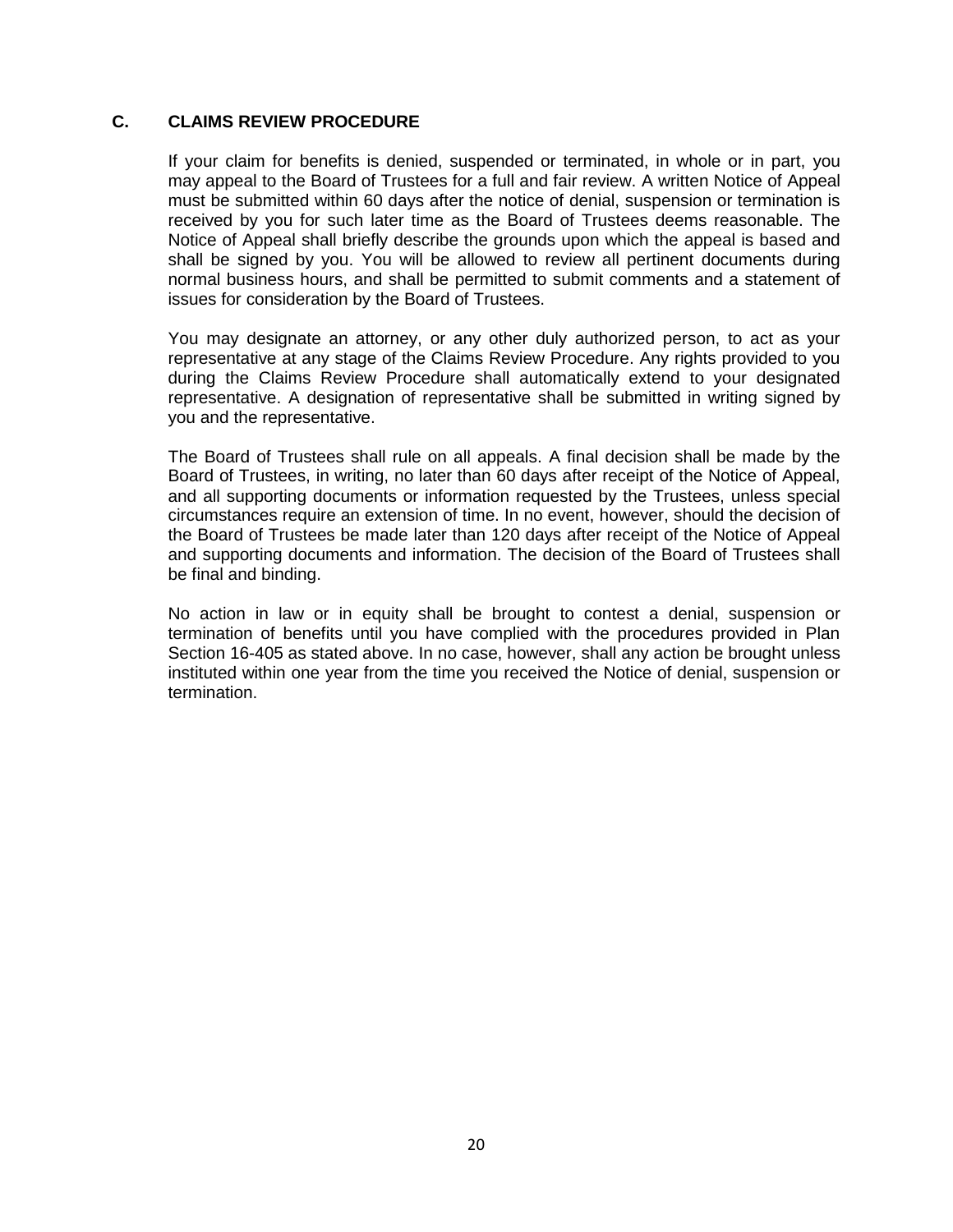# **XI. IMPORTANT NOTICE**

There are certain circumstances which may result in the disqualification, ineligibility, denial, loss, forfeiture or suspension of your benefits in the Plan. The following is a list of these circumstances.

- 1. If you terminate employment before reaching the Normal Retirement Date and you do not have enough Vesting Service to earn a vested interest, you will receive a refund of your contributions.
- 2. If you retire and subsequently return to work for the City, you must notify the Board within 30 days. Your pension benefits will be suspended during your period of reemployment with the City until such time as you retire again although certain exceptions to this may be made by the Board of Trustees. You may request in advance whether certain work for the City may cause such forfeitures or suspension of benefits.
- 3. If you are convicted of any criminal offenses specified in Florida Statute Section 112.3173, your pension benefits may be forfeited.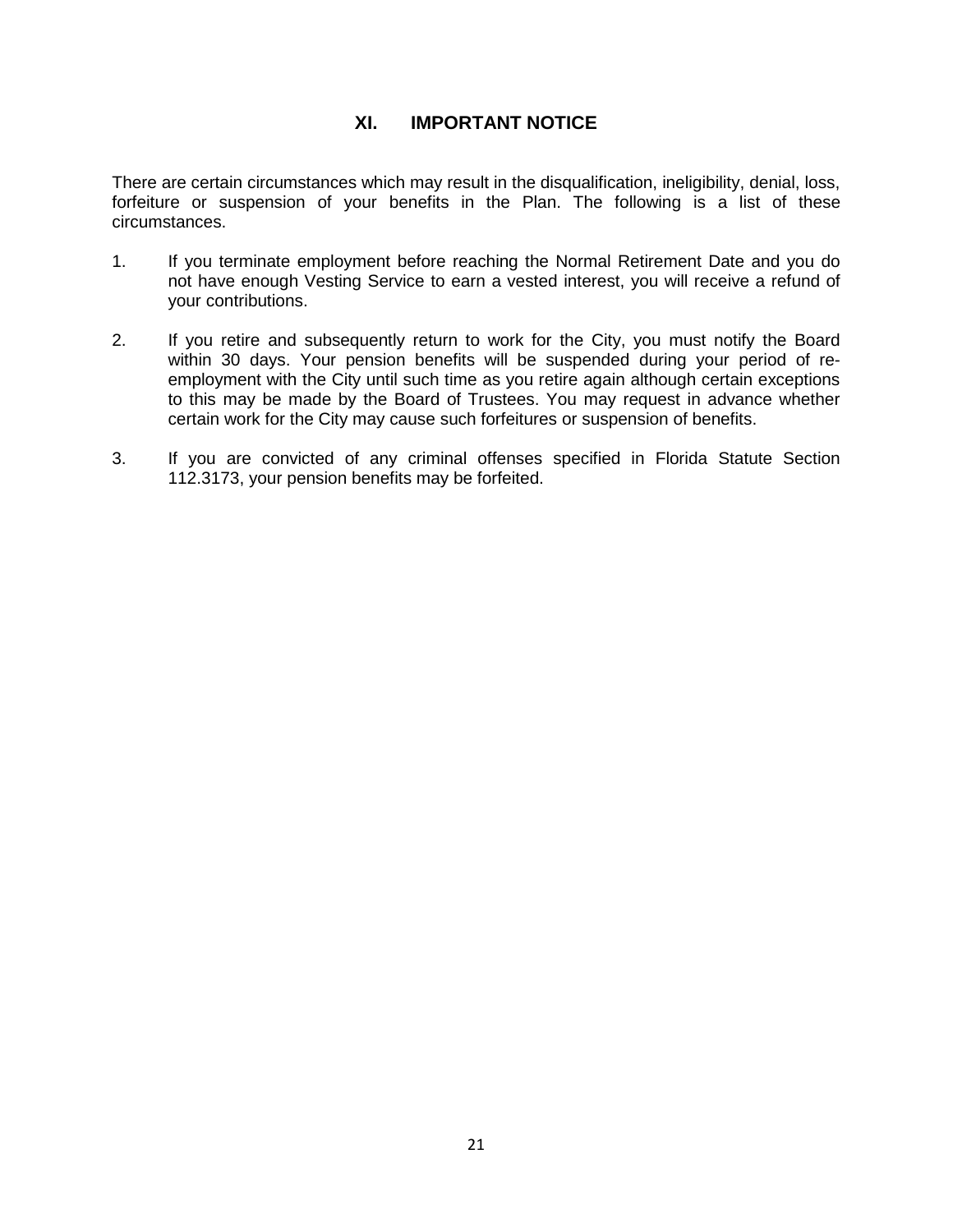# **XII. INCOME DEDUCTION ORDER**

As a general rule, your benefit, including your "vested interest," may not be alienated. This means that your interest may not be sold, used as collateral for a loan, given away or otherwise transferred. In addition, your creditors may not attach, garnish or otherwise interfere with your benefit.

There is an exception however to this general rule. The Board of Trustees may be required by law to recognize obligations you incur as a result of court-ordered child support or alimony payments. The Board of Trustees must honor certain income deduction orders. An income deduction order is defined as a decree or order issued by a court that obligates you to pay child support or alimony by deductions from your pension benefits or otherwise allocates a portion of your Plan benefit to your spouse, former spouse, child or other dependent. If an income deduction order is received by the Board of Trustees, all or a portion of your benefits may be used to satisfy the obligation. The Board of Trustees shall determine the validity of any order it receives.

Any such legal order shall be immediately submitted to Legal Counsel of the Trust Fund, who shall provide an opinion as to whether the order is qualified within the meaning of the Code to the Board within 60 days. Such time period may be extended, if necessary.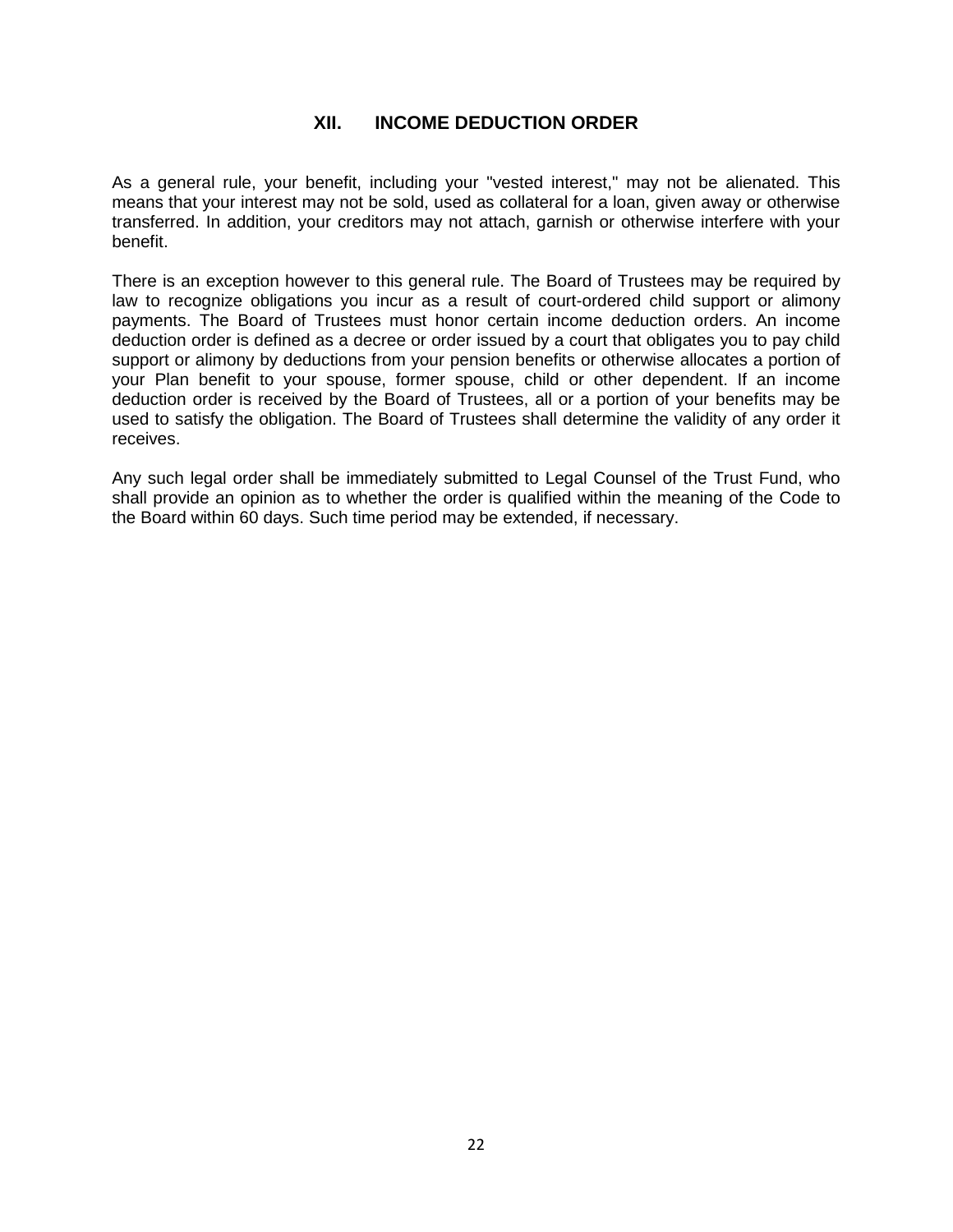# **XIII. TERMINATION OF THE PLAN**

In the event this Plan is terminated, the rights of all employees to benefits accrued to the date of such termination and the amounts credited to the employees' accounts are considered nonforfeitable and the Board of Trustees is charged with determining the asset value required as well as the distribution date. The Board of Trustees shall inform the City if additional assets are required, in which event the City shall continue to financially support the plan until all nonforfeitable benefits have been funded.

Since this is a governmental plan, it is not covered by termination insurance through the Pension Benefit Guaranty Corporation.